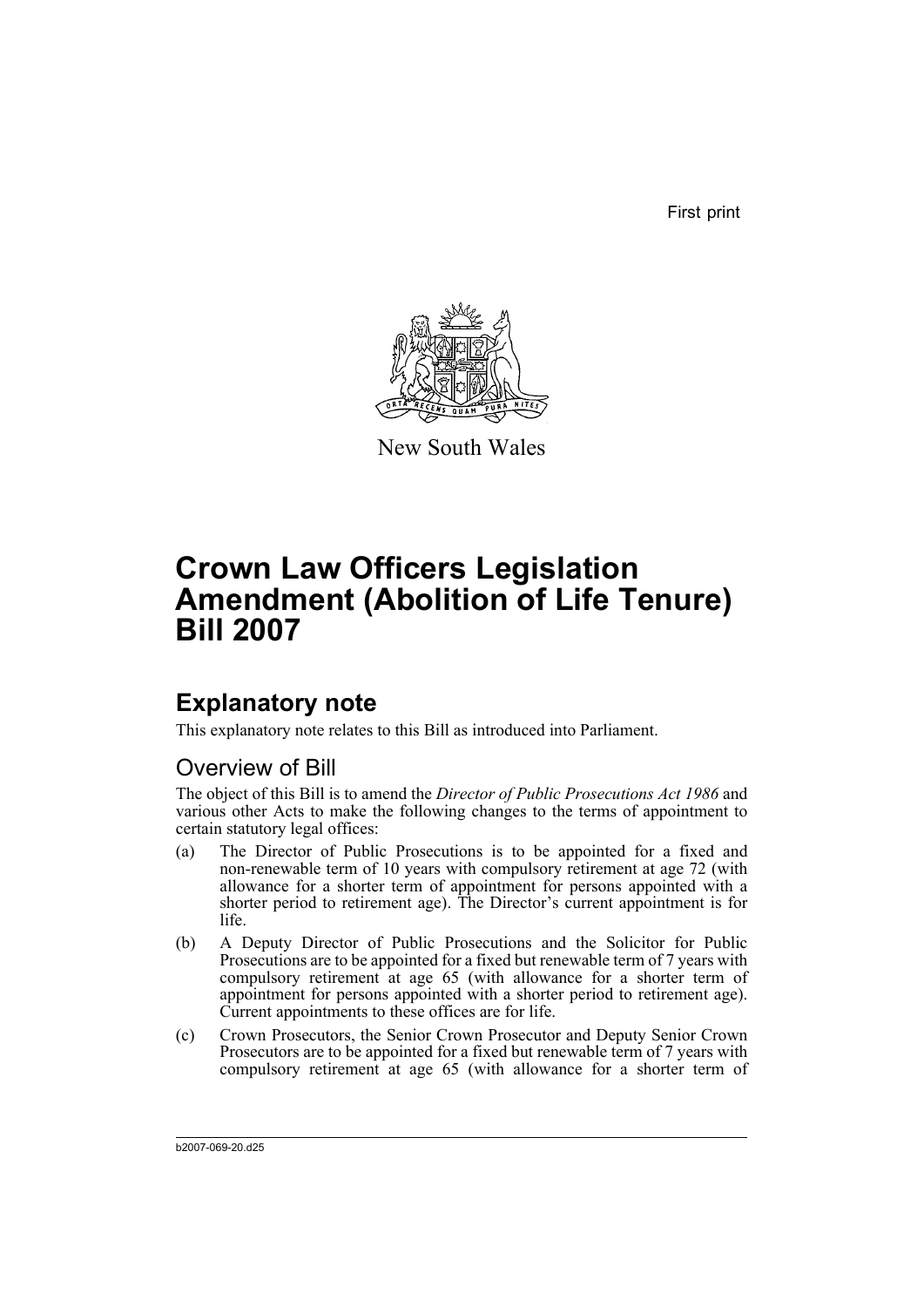Explanatory note

appointment for persons appointed with a shorter period to retirement age). Current appointments to these offices are for life.

- (d) Public Defenders, the Senior Public Defender and Deputy Senior Public Defenders are to be appointed for a fixed but renewable term of 7 years with compulsory retirement at age 65 (with allowance for a shorter term of appointment for persons appointed with a shorter period to retirement age). Current appointments to these offices are for life for Public Defenders, 7 years (renewable) for the Senior Public Defender and 5 years (renewable) for a Deputy Senior Public Defender.
- (e) The Solicitor General is to be appointed for a fixed but renewable term of 10 years with compulsory retirement at age 72 (with allowance for a shorter term of appointment for persons appointed with a shorter period to retirement age). The Solicitor General's current appointment is for life.

Existing holders of these offices will not be subject to the amendments and will continue to hold office under the current arrangements. In addition, existing Crown Prosecutors and Public Defenders will be entitled to reappointment as Crown Prosecutor or Public Defender on resignation from or at the end of a term of office in another Crown law office to which they may subsequently be appointed.

The Bill also makes the following amendments:

- (a) a statutory basis will be provided for the appointment of the Senior Crown Prosecutor and Deputy Senior Crown Prosecutors,
- (b) the existing right of return to previous public sector employment of the Director of Public Prosecutions, Deputy Directors of Public Prosecutions, the Solicitor for Public Prosecutions and Crown Prosecutors (including the Senior and Deputy Senior Crown Prosecutors) which is currently exercisable on resignation will also be exercisable on the expiry of a term of appointment,
- (c) a right of return to previous public sector employment will be extended to Public Defenders, the Senior Public Defender and Deputy Senior Public Defenders and be exercisable on resignation or expiry of a term of appointment,
- (d) entitlement to carry over accrued public sector entitlements, together with a right of return to previous public sector employment (exercisable on resignation or expiry of a term of appointment), will be extended to the Solicitor General,
- (e) a consequential amendment to the *Anti-Discrimination Act 1977* will exempt the offices dealt with by the Bill from provisions that prevent the imposition of a compulsory retirement age,
- (f) provision is made for the Attorney General to issue guidelines as to the process for the selection of a person to be proposed for appointment to any of the offices dealt with by the Bill.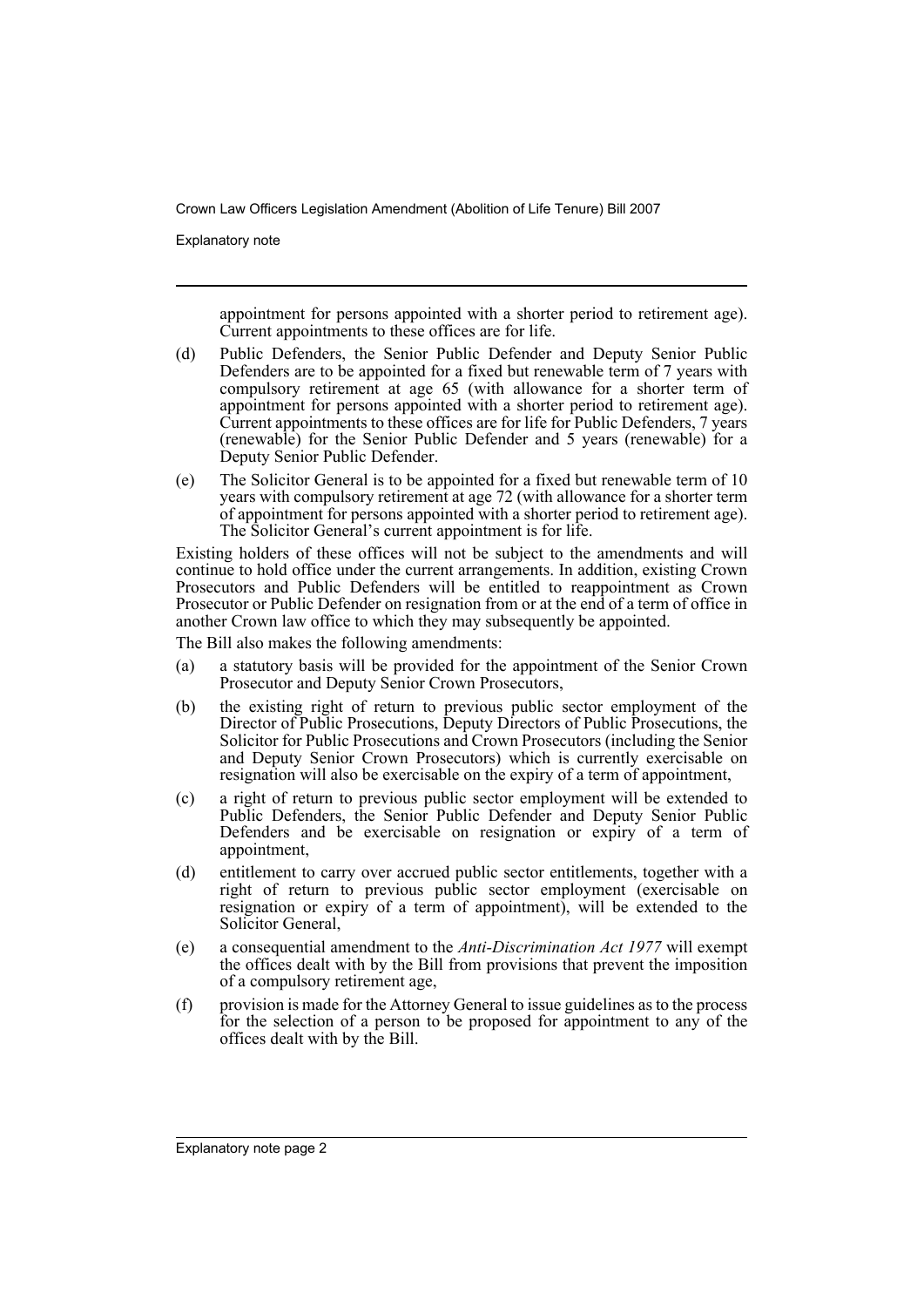Explanatory note

## Outline of provisions

**Clause 1** sets out the name (also called the short title) of the proposed Act.

**Clause 2** provides for the commencement of the proposed Act on the date of assent.

**Clause 3** is a formal provision that gives effect to the amendments to the *Director of Public Prosecutions Act 1986* set out in Schedule 1.

**Clause 4** is a formal provision that gives effect to the amendments to the *Crown Prosecutors Act 1986* set out in Schedule 2.

**Clause 5** is a formal provision that gives effect to the amendments to the *Public Defenders Act 1995* set out in Schedule 3.

**Clause 6** is a formal provision that gives effect to the amendments to the *Solicitor General Act 1969* set out in Schedule 4.

**Clause 7** is a formal provision that gives effect to the amendment to the *Anti-Discrimination Act 1977* set out in Schedule 5.

**Clause 8** provides for the repeal of the proposed Act after all the amendments made by the proposed Act have commenced. Once the amendments have commenced the proposed Act will be spent and section 30 of the *Interpretation Act 1987* provides that the repeal of an amending Act does not affect the amendments made by that Act.

## **Schedule 1 Amendment of Director of Public Prosecutions Act 1986**

**Schedule 1** amends the *Director of Public Prosecutions Act 1986* to make the amendments referred to in the Overview in relation to the Director of Public Prosecutions, a Deputy Director of Public Prosecutions and the Solicitor for Public Prosecutions.

## **Schedule 2 Amendment of Crown Prosecutors Act 1986**

**Schedule 2** amends the *Crown Prosecutors Act 1986* to make the amendments referred to in the Overview in relation to Crown Prosecutors, the Senior Crown Prosecutor and Deputy Senior Crown Prosecutors.

### **Schedule 3 Amendment of Public Defenders Act 1995**

**Schedule 3** amends the *Public Defenders Act 1995* to make the amendments referred to in the Overview in relation to the Senior Public Defender, Deputy Senior Public Defenders and Public Defenders.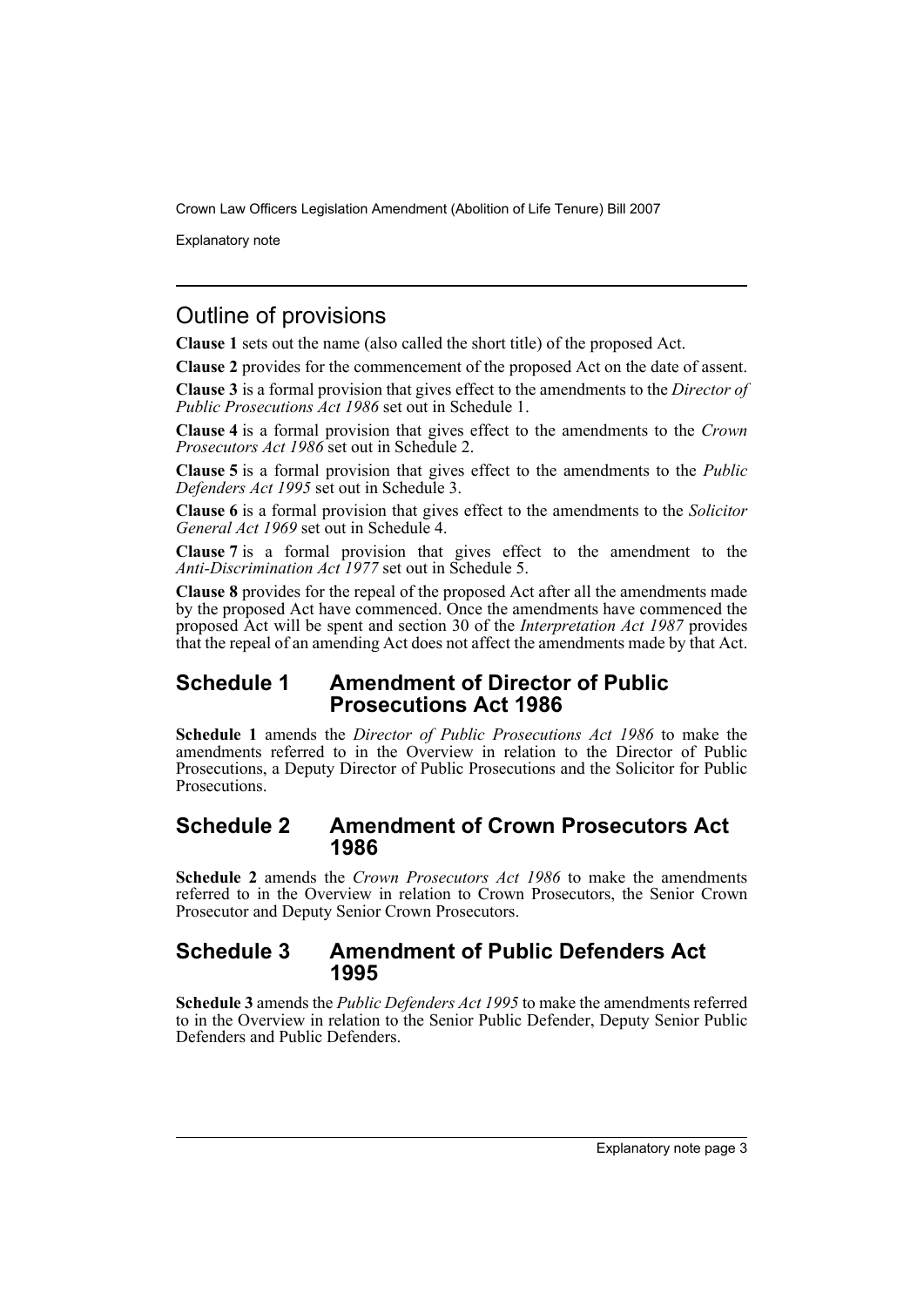Explanatory note

## **Schedule 4 Amendment of Solicitor General Act 1969**

**Schedule 4** amends the *Solicitor General Act 1969* to make the amendments referred to in the Overview in relation to the Solicitor General.

## **Schedule 5 Amendment of Anti-Discrimination Act 1977**

**Schedule 5** makes the consequential amendment to the *Anti-Discrimination Act 1977* referred to in the Overview.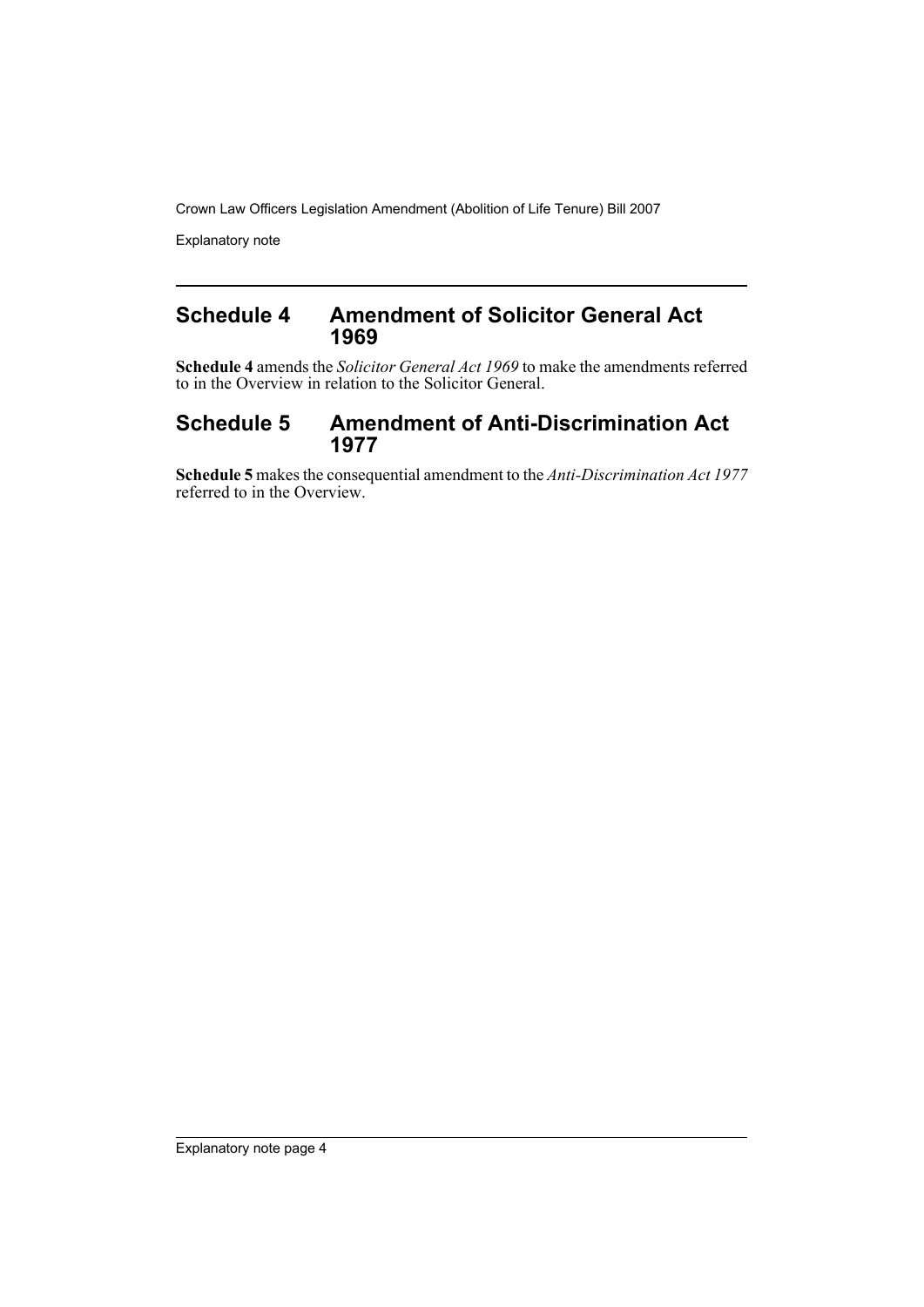First print



New South Wales

# **Crown Law Officers Legislation Amendment (Abolition of Life Tenure) Bill 2007**

# **Contents**

|            |                                                       | Page |
|------------|-------------------------------------------------------|------|
|            | Name of Act                                           |      |
| 2          | Commencement                                          | 2    |
| 3          | Amendment of Director of Public Prosecutions Act 1986 |      |
|            | No 207                                                | 2    |
| 4          | Amendment of Crown Prosecutors Act 1986 No 208        | 2    |
| 5          | Amendment of Public Defenders Act 1995 No 28          | 2    |
| 6          | Amendment of Solicitor General Act 1969 No 80         | 2    |
|            | Amendment of Anti-Discrimination Act 1977 No 48       | 2    |
| 8          | Repeal of Act                                         | 2    |
| Schedule 1 | Amendment of Director of Public Prosecutions Act 1986 | 3    |
| Schedule 2 | Amendment of Crown Prosecutors Act 1986               | 6    |
| Schedule 3 | Amendment of Public Defenders Act 1995                | 13   |
| Schedule 4 | Amendment of Solicitor General Act 1969               |      |
| Schedule 5 | Amendment of Anti-Discrimination Act 1977             | 21   |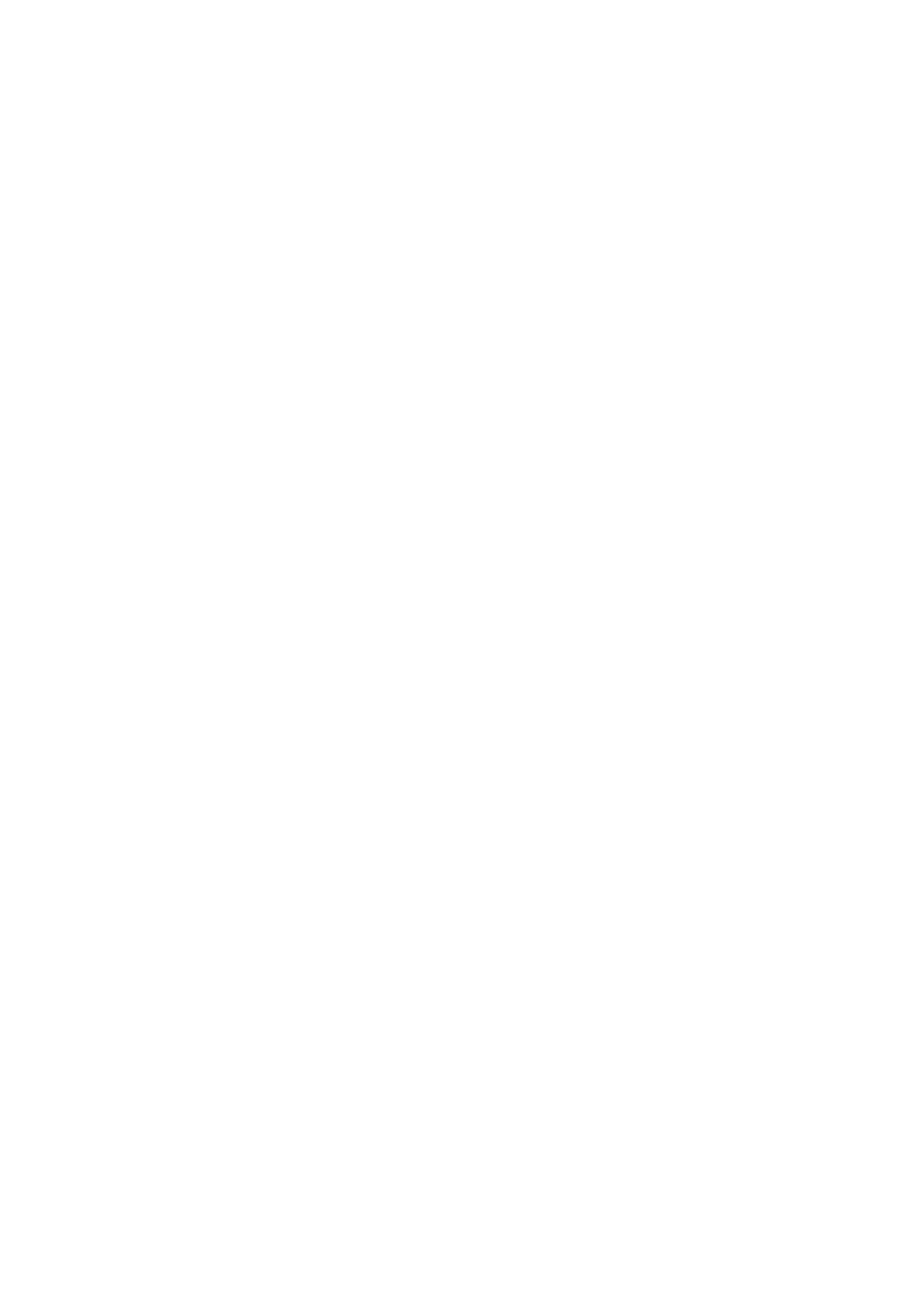

New South Wales

# **Crown Law Officers Legislation Amendment (Abolition of Life Tenure) Bill 2007**

No , 2007

## **A Bill for**

An Act to amend the *Director of Public Prosecutions Act 1986*, the *Crown Prosecutors Act 1986*, the *Public Defenders Act 1995* and the *Solicitor General Act 1969* to make further provision for the term of office of appointees under those Acts; and for other purposes.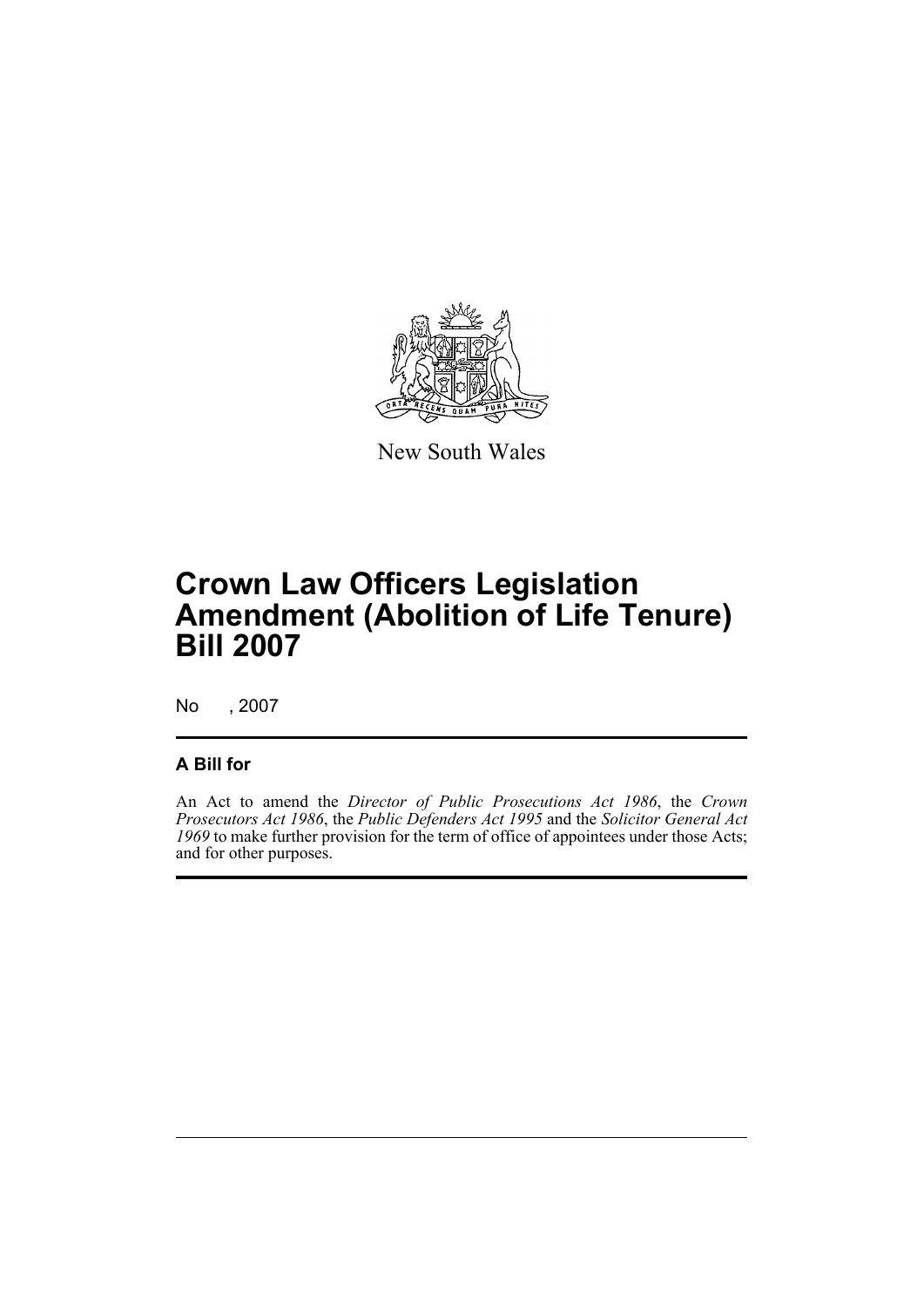<span id="page-7-7"></span><span id="page-7-6"></span><span id="page-7-5"></span><span id="page-7-4"></span><span id="page-7-3"></span><span id="page-7-2"></span><span id="page-7-1"></span><span id="page-7-0"></span>

|              | The Legislature of New South Wales enacts:                                                                                                                       | 1              |
|--------------|------------------------------------------------------------------------------------------------------------------------------------------------------------------|----------------|
| 1            | <b>Name of Act</b>                                                                                                                                               | $\overline{2}$ |
|              | This Act is the Crown Law Officers Legislation Amendment (Abolition<br>of Life Tenure) Act 2007.                                                                 | 3<br>4         |
| $\mathbf{2}$ | Commencement                                                                                                                                                     | 5              |
|              | This Act commences on the date of assent to this Act.                                                                                                            | 6              |
| 3            | Amendment of Director of Public Prosecutions Act 1986 No 207                                                                                                     | 7              |
|              | The Director of Public Prosecutions Act 1986 is amended as set out in<br>Schedule 1.                                                                             | 8<br>9         |
| 4            | <b>Amendment of Crown Prosecutors Act 1986 No 208</b>                                                                                                            | 10             |
|              | The Crown Prosecutors Act 1986 is amended as set out in Schedule 2.                                                                                              | 11             |
| 5            | Amendment of Public Defenders Act 1995 No 28                                                                                                                     | 12             |
|              | The <i>Public Defenders Act 1995</i> is amended as set out in Schedule 3.                                                                                        | 13             |
| 6            | Amendment of Solicitor General Act 1969 No 80                                                                                                                    | 14             |
|              | The Solicitor General Act 1969 is amended as set out in Schedule 4.                                                                                              | 15             |
| 7            | <b>Amendment of Anti-Discrimination Act 1977 No 48</b>                                                                                                           | 16             |
|              | The Anti-Discrimination Act 1977 is amended as set out in Schedule 5.                                                                                            | 17             |
| 8            | <b>Repeal of Act</b>                                                                                                                                             | 18             |
|              | This Act is repealed on the day following the day on which this Act<br>(1)<br>commences.                                                                         | 19<br>20       |
|              | The repeal of this Act does not, because of the operation of section 30<br>(2)<br>of the <i>Interpretation Act 1987</i> , affect any amendment made by this Act. | 21<br>22       |
|              |                                                                                                                                                                  |                |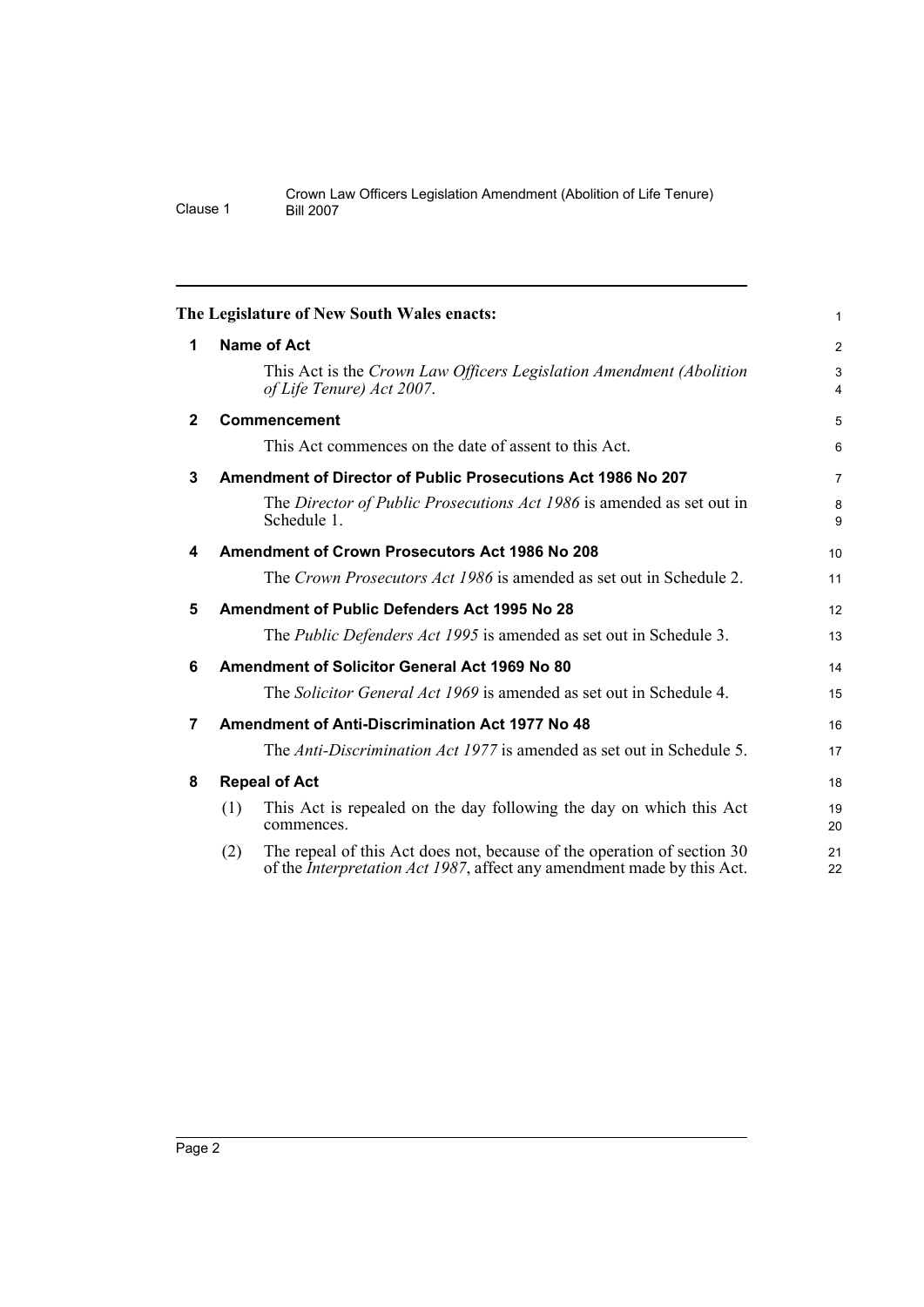Amendment of Director of Public Prosecutions Act 1986 Schedule 1

1 2

## <span id="page-8-0"></span>**Schedule 1 Amendment of Director of Public Prosecutions Act 1986**

|     |    |                   | (Section 3)                                                                                                                                                                                                                                                                                                     | 3                                    |
|-----|----|-------------------|-----------------------------------------------------------------------------------------------------------------------------------------------------------------------------------------------------------------------------------------------------------------------------------------------------------------|--------------------------------------|
| [1] |    | <b>Section 3A</b> |                                                                                                                                                                                                                                                                                                                 | 4                                    |
|     |    |                   | Insert before section 4:                                                                                                                                                                                                                                                                                        | 5                                    |
|     | 3A |                   | <b>Guidelines for Senior Officer appointments</b>                                                                                                                                                                                                                                                               | 6                                    |
|     |    |                   | The Attorney General may issue guidelines as to the process for<br>the selection of a person to be proposed for appointment<br>(including reappointment) to any office under this Act. The<br>guidelines are not mandatory and a failure to comply with them<br>does not affect the validity of an appointment. | $\overline{7}$<br>8<br>9<br>10<br>11 |
| [2] |    |                   | <b>Section 36 Savings and transitional provisions</b>                                                                                                                                                                                                                                                           | 12                                   |
|     |    |                   | Insert after section $36(3)$ :                                                                                                                                                                                                                                                                                  | 13                                   |
|     |    | (4)               | The amendments made to Schedule 1 by the Crown Law Officers<br>Legislation Amendment (Abolition of Life Tenure) Act 2007 do<br>not apply to a Senior Officer in respect of any office held by the<br>Senior Officer immediately before the commencement of that<br>Act.                                         | 14<br>15<br>16<br>17<br>18           |
| [3] |    |                   | <b>Schedule 1 Provisions relating to Senior Officers</b>                                                                                                                                                                                                                                                        | 19                                   |
|     |    |                   | Omit "a legal practitioner" from clause 2 wherever occurring.                                                                                                                                                                                                                                                   | 20                                   |
|     |    |                   | Insert instead "an Australian lawyer".                                                                                                                                                                                                                                                                          | 21                                   |
| [4] |    |                   | Schedule 1, clause 2A                                                                                                                                                                                                                                                                                           | 22                                   |
|     |    |                   | Insert after clause 2:                                                                                                                                                                                                                                                                                          | 23                                   |
|     | 2A |                   | <b>Term of office</b>                                                                                                                                                                                                                                                                                           | 24                                   |
|     |    | (1)               | The Director is to be appointed by the Governor for a term of 10<br>years or for such shorter term as may be necessary to ensure that<br>the person's term of office extends to (but not beyond) the date<br>on which the person reaches the age of 72 years.                                                   | 25<br>26<br>27<br>28                 |
|     |    | (2)               | A Senior Officer other than the Director is to be appointed by the<br>Governor for a term of 7 years or for such shorter term as may be<br>necessary to ensure that the person's term of office extends to<br>(but not beyond) the date on which the person reaches the age of<br>65 years.                     | 29<br>30<br>31<br>32<br>33           |
|     |    |                   |                                                                                                                                                                                                                                                                                                                 |                                      |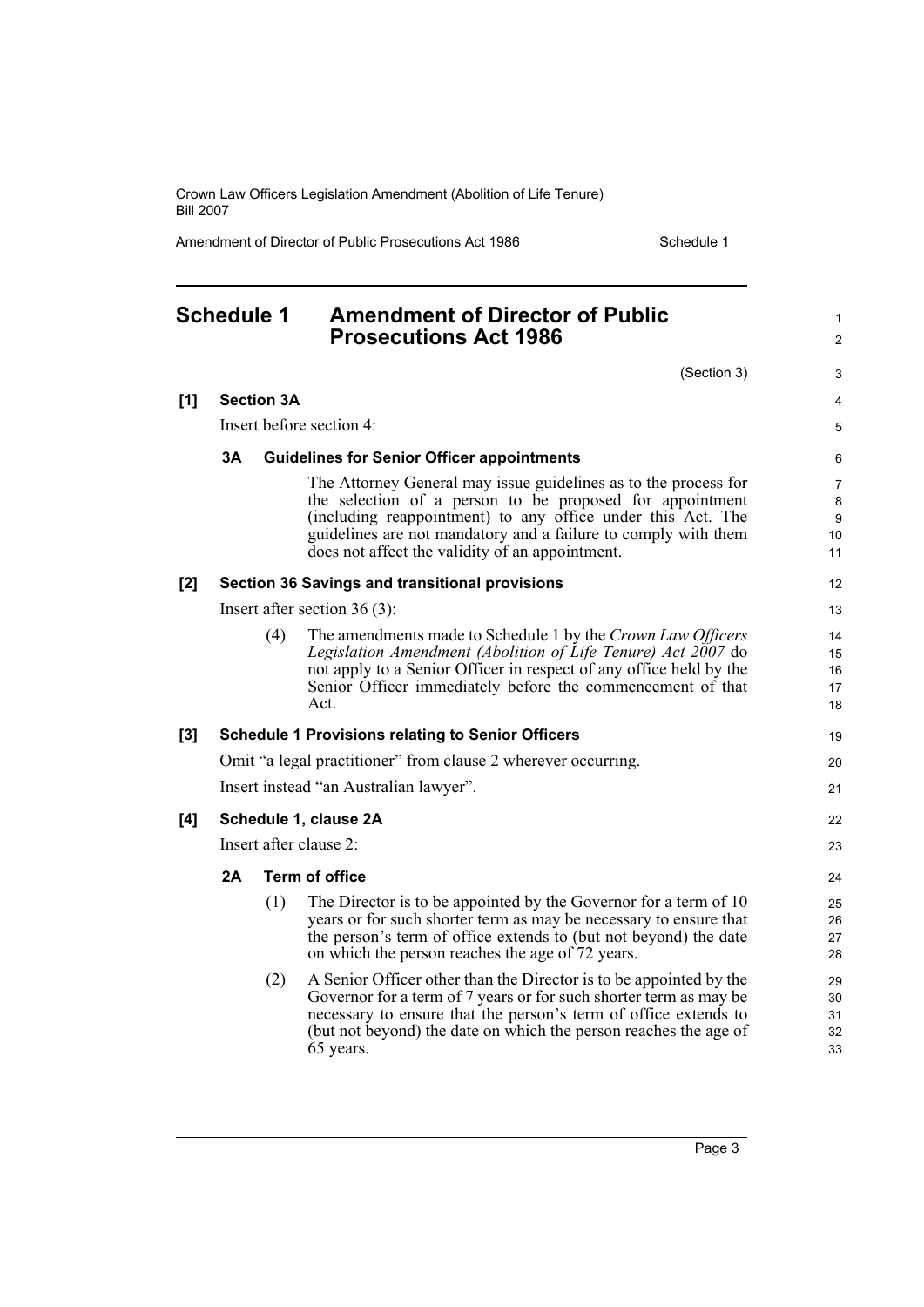|        | Schedule 1    | Amendment of Director of Public Prosecutions Act 1986                                                                                                                                                                            |                          |
|--------|---------------|----------------------------------------------------------------------------------------------------------------------------------------------------------------------------------------------------------------------------------|--------------------------|
|        | (3)           | The Director is not eligible for reappointment, including<br>reappointment after the end of the Director's term.                                                                                                                 | $\mathbf{1}$<br>2        |
|        | (4)           | A Senior Officer other than the Director is eligible (if otherwise<br>qualified) for reappointment.                                                                                                                              | 3<br>4                   |
| [5]    |               | Schedule 1, clause 4 Vacation of office                                                                                                                                                                                          | 5                        |
|        |               | Insert after clause $4(1)(b)$ :                                                                                                                                                                                                  | 6                        |
|        |               | reaches the age of 72 years (in the case of the Director) or<br>(c)<br>65 years (in the case of a Deputy Director or the Solicitor),<br>$\alpha$ r                                                                               | $\overline{7}$<br>8<br>9 |
| [6]    |               | Schedule 1, clause 4 (4)                                                                                                                                                                                                         | 10                       |
|        |               | Omit "age of 65 years".                                                                                                                                                                                                          | 11                       |
|        | other case)". | Insert instead "age of 72 years (in the case of the Director) or 65 years (in any                                                                                                                                                | 12<br>13                 |
| $[7]$  |               | Schedule 1, clause 7                                                                                                                                                                                                             | 14                       |
|        |               | Omit the clause. Insert instead:                                                                                                                                                                                                 | 15                       |
|        | 7             | <b>Public Sector Employment and Management Act 2002</b>                                                                                                                                                                          | 16                       |
|        |               | The Public Sector Employment and Management Act 2002 does<br>not apply to or in respect of the appointment of a Senior Officer<br>and a Senior Officer is not, as a Senior Officer, subject to that Act<br>(Chapter 5 included). | 17<br>18<br>19<br>20     |
| [8]    |               | <b>Schedule 1, clause 8 Acting Senior Officers</b>                                                                                                                                                                               | 21                       |
|        |               | Insert after clause $8(6)$ :                                                                                                                                                                                                     | 22                       |
|        | (7)           | A person may be appointed to act in the office of a Senior Officer<br>(and may act in that office) even if the person is of or above the<br>age at which a holder of the office would vacate the office.                         | 23<br>24<br>25           |
| [9]    |               | Schedule 1, clause 10 Pension of Director                                                                                                                                                                                        | 26                       |
|        |               | Omit "65 years" from clause 10 (1) (a). Insert instead "72 years".                                                                                                                                                               | 27                       |
| $[10]$ |               | Schedule 1, clause 10 (1) (b)                                                                                                                                                                                                    | 28                       |
|        |               | Omit "and before reaching the age of 65 years,".                                                                                                                                                                                 | 29                       |
|        |               |                                                                                                                                                                                                                                  |                          |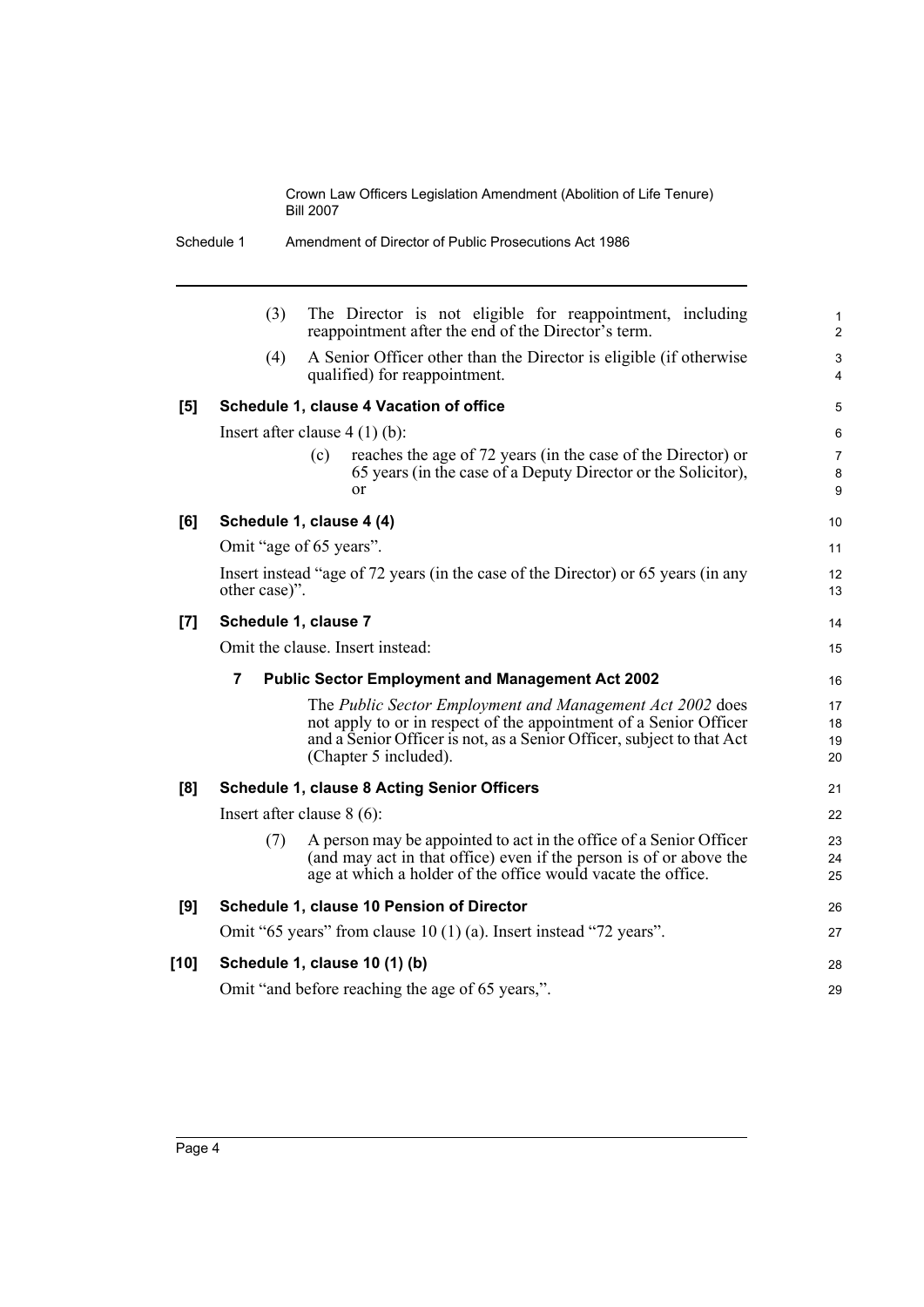Amendment of Director of Public Prosecutions Act 1986 Schedule 1

| [11] | Schedule 1, clause 11 Senior Officer entitled to reappointment to former<br>employment in certain cases |                                                                                                                             |                      |  |
|------|---------------------------------------------------------------------------------------------------------|-----------------------------------------------------------------------------------------------------------------------------|----------------------|--|
|      | Omit clause 11 (1) (a). Insert instead:                                                                 |                                                                                                                             |                      |  |
|      | (a)                                                                                                     | ceases to be a Senior Officer by resignation or completes a<br>term of office as Senior Officer and is not reappointed, and | $\overline{4}$<br>-5 |  |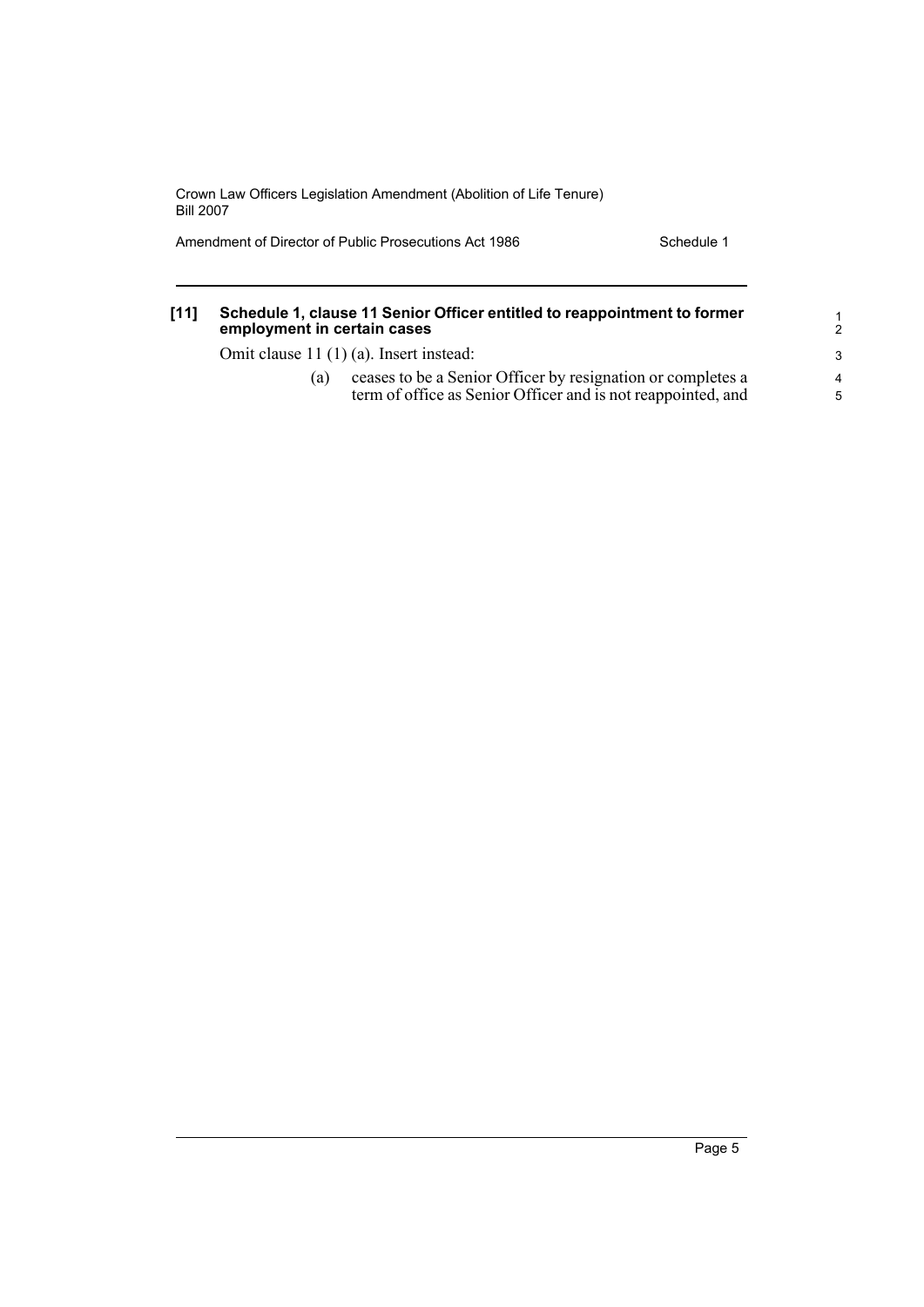1

Schedule 2 Amendment of Crown Prosecutors Act 1986

## <span id="page-11-0"></span>**Schedule 2 Amendment of Crown Prosecutors Act 1986**

|     |                |                   | 1986                                                                                                                                                                                                                                                                                                                                             | 2                          |
|-----|----------------|-------------------|--------------------------------------------------------------------------------------------------------------------------------------------------------------------------------------------------------------------------------------------------------------------------------------------------------------------------------------------------|----------------------------|
|     |                |                   | (Section 4)                                                                                                                                                                                                                                                                                                                                      | 3                          |
| [1] |                |                   | <b>Section 3 Definitions</b>                                                                                                                                                                                                                                                                                                                     | 4                          |
|     |                |                   | Omit the definition of <i>legal practitioner</i> from section $3(1)$ .                                                                                                                                                                                                                                                                           | 5                          |
| [2] |                | <b>Section 3A</b> |                                                                                                                                                                                                                                                                                                                                                  | 6                          |
|     |                |                   | Insert before section 4:                                                                                                                                                                                                                                                                                                                         | $\overline{7}$             |
|     | 3A             |                   | <b>Guidelines for appointments</b>                                                                                                                                                                                                                                                                                                               | 8                          |
|     |                |                   | The Attorney General may issue guidelines as to the process for<br>the selection of a person to be proposed for appointment<br>(including reappointment) to any office under this Act. The<br>guidelines are not mandatory and a failure to comply with them<br>does not affect the validity of an appointment.                                  | 9<br>10<br>11<br>12<br>13  |
| [3] |                |                   | <b>Section 4 Crown Prosecutors</b>                                                                                                                                                                                                                                                                                                               | 14                         |
|     |                |                   | Omit "a legal practitioner" from section 4 (2).                                                                                                                                                                                                                                                                                                  | 15                         |
|     |                |                   | Insert instead "an Australian lawyer".                                                                                                                                                                                                                                                                                                           | 16                         |
| [4] | Section 4 (2A) |                   |                                                                                                                                                                                                                                                                                                                                                  |                            |
|     |                |                   | Insert after section $4(2)$ :                                                                                                                                                                                                                                                                                                                    | 18                         |
|     |                | (2A)              | A Crown Prosecutor is to be appointed by the Governor for a term<br>of 7 years or for such shorter term as may be necessary to ensure<br>that the person's term of office extends to (but not beyond) the<br>date on which the person reaches the age of 65 years. A Crown<br>Prosecutor is eligible (if otherwise qualified) for reappointment. | 19<br>20<br>21<br>22<br>23 |
| [5] |                |                   | Sections 4A and 4B                                                                                                                                                                                                                                                                                                                               | 24                         |
|     |                |                   | Insert after section 4:                                                                                                                                                                                                                                                                                                                          | 25                         |
|     | <b>4A</b>      |                   | <b>Senior Crown Prosecutor</b>                                                                                                                                                                                                                                                                                                                   | 26                         |
|     |                | (1)               | The Governor may appoint a Senior Crown Prosecutor.                                                                                                                                                                                                                                                                                              | 27                         |
|     |                | (2)               | A person is not eligible to be appointed as Senior Crown<br>Prosecutor unless the person is an Australian lawyer.                                                                                                                                                                                                                                | 28<br>29                   |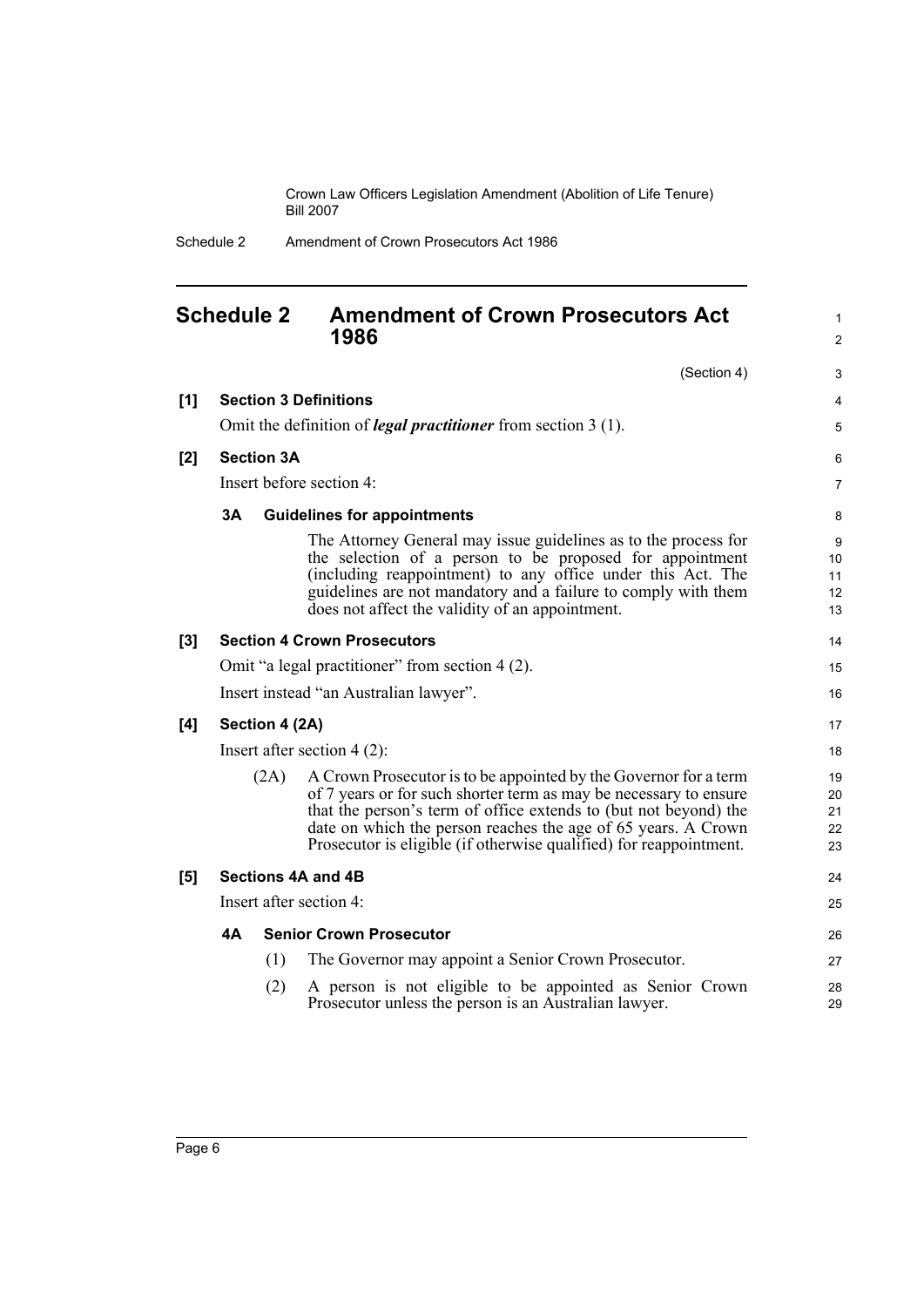Amendment of Crown Prosecutors Act 1986 Schedule 2

|     |    | (3) | The Senior Crown Prosecutor is to be appointed by the Governor<br>for a term of 7 years or for such shorter term as may be necessary<br>to ensure that the person's term of office extends to (but not<br>beyond) the date on which the person reaches the age of 65 years.<br>The Senior Crown Prosecutor is eligible (if otherwise qualified)<br>for reappointment.           | $\mathbf{1}$<br>$\overline{2}$<br>3<br>$\overline{\mathbf{4}}$<br>5<br>6 |
|-----|----|-----|---------------------------------------------------------------------------------------------------------------------------------------------------------------------------------------------------------------------------------------------------------------------------------------------------------------------------------------------------------------------------------|--------------------------------------------------------------------------|
|     |    | (4) | The Senior Crown Prosecutor has such functions in connection<br>with the work of Crown Prosecutors as the Director determines.                                                                                                                                                                                                                                                  | 7<br>8                                                                   |
|     |    | (5) | The Senior Crown Prosecutor also has all the functions of a<br>Crown Prosecutor and is taken to be a Crown Prosecutor.                                                                                                                                                                                                                                                          | 9<br>10                                                                  |
|     |    | (6) | The Senior Crown Prosecutor is responsible to the Director for<br>the due exercise of the Senior Crown Prosecutor's functions.                                                                                                                                                                                                                                                  | 11<br>12                                                                 |
|     | 4Β |     | <b>Deputy Senior Crown Prosecutor</b>                                                                                                                                                                                                                                                                                                                                           | 13                                                                       |
|     |    | (1) | The Governor may appoint one or more Deputy Senior Crown<br>Prosecutors.                                                                                                                                                                                                                                                                                                        | 14<br>15                                                                 |
|     |    | (2) | A person is not eligible to be appointed as Deputy Senior Crown<br>Prosecutor unless the person is an Australian lawyer.                                                                                                                                                                                                                                                        | 16<br>17                                                                 |
|     |    | (3) | A Deputy Senior Crown Prosecutor is to be appointed by the<br>Governor for a term of 7 years or for such shorter term as may be<br>necessary to ensure that the person's term of office extends to<br>(but not beyond) the date on which the person reaches the age of<br>65 years. A Deputy Senior Crown Prosecutor is eligible (if<br>otherwise qualified) for reappointment. | 18<br>19<br>20<br>21<br>22<br>23                                         |
|     |    | (4) | A Deputy Senior Crown Prosecutor has such functions in<br>connection with the work of Crown Prosecutors as the Director<br>determines.                                                                                                                                                                                                                                          | 24<br>25<br>26                                                           |
|     |    | (5) | A Deputy Senior Crown Prosecutor also has all the functions of<br>a Crown Prosecutor and is taken to be a Crown Prosecutor.                                                                                                                                                                                                                                                     | 27<br>28                                                                 |
|     |    | (6) | A Deputy Senior Crown Prosecutor is responsible to the Senior<br>Crown Prosecutor for the due exercise of the Deputy Senior<br>Crown Prosecutor's functions.                                                                                                                                                                                                                    | 29<br>30<br>31                                                           |
| [6] |    |     | <b>Section 9 Vacation of office</b>                                                                                                                                                                                                                                                                                                                                             | 32                                                                       |
|     |    |     | Omit section 9 (1). Insert instead:                                                                                                                                                                                                                                                                                                                                             | 33                                                                       |
|     |    | (1) | A person holding office as Senior Crown Prosecutor, Deputy<br>Senior Crown Prosecutor or Crown Prosecutor vacates office if<br>the person:                                                                                                                                                                                                                                      | 34<br>35<br>36                                                           |
|     |    |     | dies, or<br>(a)                                                                                                                                                                                                                                                                                                                                                                 | 37                                                                       |

Page 7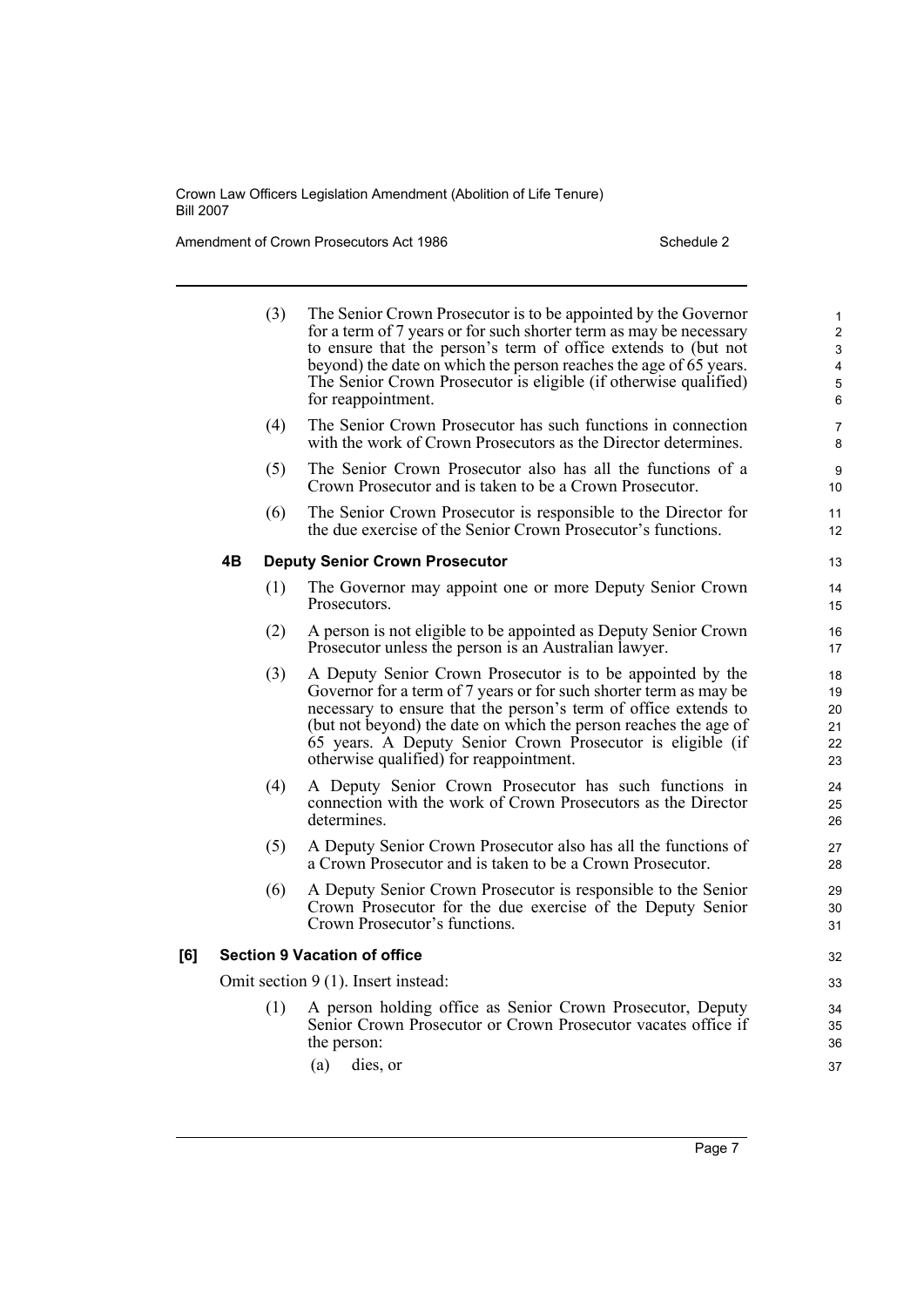|      | (b)                                | resigns the office by instrument in writing addressed to the<br>Governor, or                                                                                                                                                                             | 1<br>$\overline{2}$  |
|------|------------------------------------|----------------------------------------------------------------------------------------------------------------------------------------------------------------------------------------------------------------------------------------------------------|----------------------|
|      | (c)                                | reaches the age of 65 years, or                                                                                                                                                                                                                          | 3                    |
|      | (d)                                | ceases to be an Australian lawyer, or                                                                                                                                                                                                                    | 4                    |
|      | (e)                                | is removed from office by the Governor under subsection<br>$(2)$ or $(3)$ .                                                                                                                                                                              | 5<br>6               |
| [7]  | Section 9 (2)                      |                                                                                                                                                                                                                                                          | 7                    |
|      | Omit "If a Crown Prosecutor".      |                                                                                                                                                                                                                                                          | 8                    |
|      |                                    | Insert instead "If a person holding office as Senior Crown Prosecutor, Deputy<br>Senior Crown Prosecutor or Crown Prosecutor".                                                                                                                           | 9<br>10              |
| [8]  | Section 9 (2)                      |                                                                                                                                                                                                                                                          | 11                   |
|      |                                    | Omit "the Crown Prosecutor shall be removed from office".                                                                                                                                                                                                | 12                   |
|      |                                    | Insert instead "the person is to be removed from office".                                                                                                                                                                                                | 13                   |
| [9]  | Section 9 (3) and (4)              |                                                                                                                                                                                                                                                          | 14                   |
|      |                                    | Omit "a Crown Prosecutor" wherever occurring.                                                                                                                                                                                                            | 15                   |
|      |                                    | Insert instead "the Senior Crown Prosecutor, a Deputy Senior Crown<br>Prosecutor or a Crown Prosecutor".                                                                                                                                                 | 16<br>17             |
| [10] | Section 9 (3) and (4)              |                                                                                                                                                                                                                                                          | 18                   |
|      |                                    | Omit "the Crown Prosecutor" wherever occurring.                                                                                                                                                                                                          | 19                   |
|      | or Crown Prosecutor".              | Insert instead "the Senior Crown Prosecutor, Deputy Senior Crown Prosecutor                                                                                                                                                                              | 20<br>21             |
| [11] | <b>Section 10 Other work</b>       |                                                                                                                                                                                                                                                          | 22                   |
|      |                                    | Omit "A Crown Prosecutor" wherever occurring.                                                                                                                                                                                                            | 23                   |
|      |                                    | Insert instead "The Senior Crown Prosecutor, a Deputy Senior Crown<br>Prosecutor or a Crown Prosecutor".                                                                                                                                                 | 24<br>25             |
| [12] | Sections 11-13                     |                                                                                                                                                                                                                                                          | 26                   |
|      | Omit the sections. Insert instead: |                                                                                                                                                                                                                                                          | 27                   |
|      | 11                                 | <b>Public Sector Employment and Management Act 2002</b>                                                                                                                                                                                                  | 28                   |
|      |                                    | The Public Sector Employment and Management Act 2002 does<br>not apply to or in respect of the appointment of a person as the<br>Senior Crown Prosecutor, a Deputy Senior Crown Prosecutor or<br>a Crown Prosecutor and a person is not, as Senior Crown | 29<br>30<br>31<br>32 |
|      |                                    |                                                                                                                                                                                                                                                          |                      |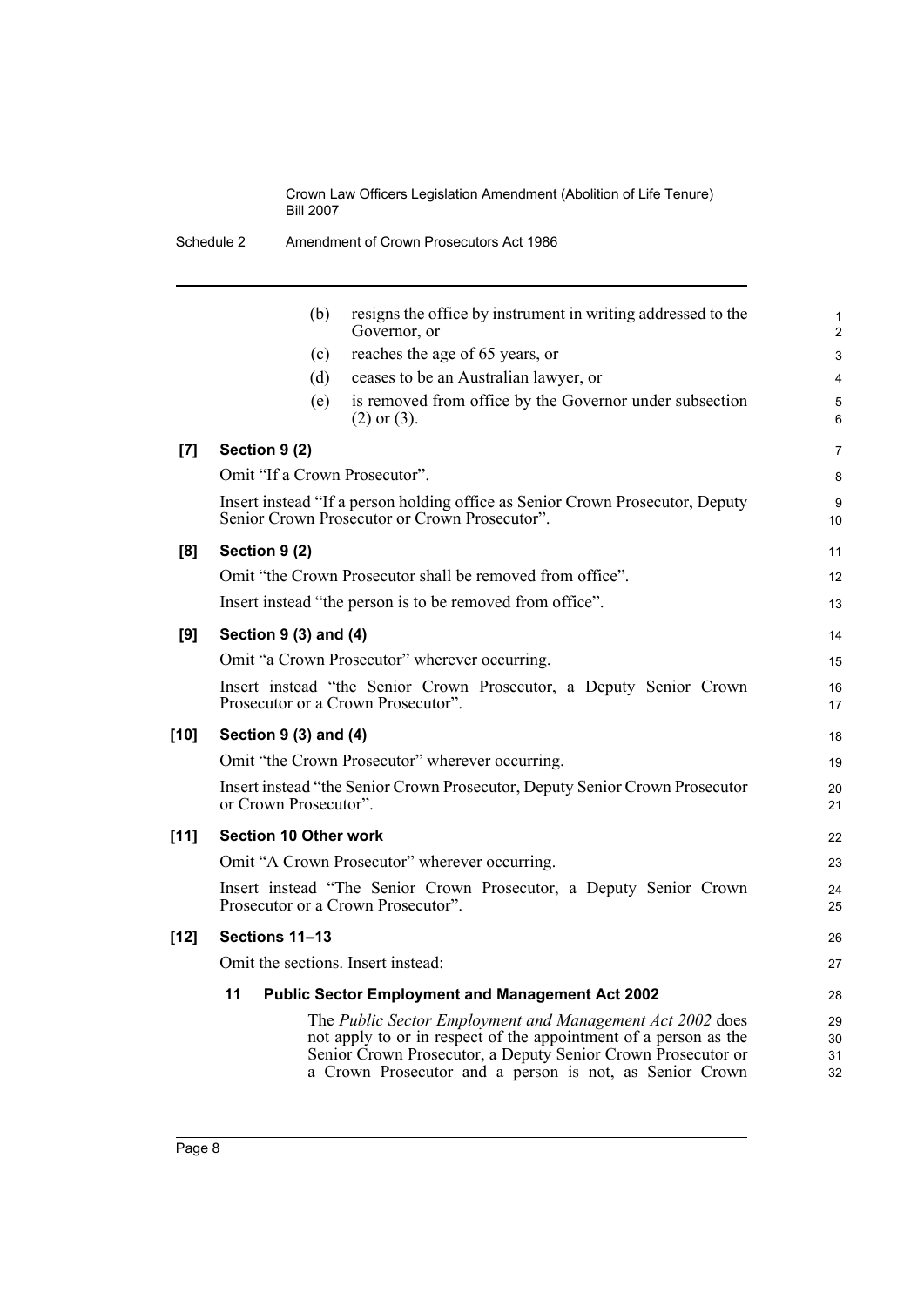Amendment of Crown Prosecutors Act 1986 Schedule 2

|        |    |      | Prosecutor, Deputy Senior Crown Prosecutor or Crown<br>Prosecutor, subject to that Act (Chapter 5 included).                                                                                                                                               | 1<br>$\overline{2}$        |
|--------|----|------|------------------------------------------------------------------------------------------------------------------------------------------------------------------------------------------------------------------------------------------------------------|----------------------------|
|        | 12 |      | <b>Remuneration and leave</b>                                                                                                                                                                                                                              | 3                          |
|        |    | (1)  | The Senior Crown Prosecutor, a Deputy Senior Crown<br>Prosecutor and a Crown Prosecutor are entitled to be paid:                                                                                                                                           | 4<br>5                     |
|        |    |      | remuneration in accordance with the Statutory and Other<br>(a)<br>Offices Remuneration Act 1975, and                                                                                                                                                       | 6<br>$\overline{7}$        |
|        |    |      | (b)<br>such travelling and subsistence allowances as the Attorney<br>General may from time to time determine.                                                                                                                                              | $\bf 8$<br>9               |
|        |    | (2)  | The leave that may be granted to the Senior Crown Prosecutor, a<br>Deputy Senior Crown Prosecutor or a Crown Prosecutor is to be<br>as the Attorney General may from time to time determine.                                                               | 10<br>11<br>12             |
|        | 13 |      | <b>Acting appointments</b>                                                                                                                                                                                                                                 | 13                         |
|        |    | (1)  | The Attorney General may appoint a person who is eligible for<br>appointment as such to act in the office of Senior Crown<br>Prosecutor, Deputy Senior Crown Prosecutor or Crown<br>Prosecutor.                                                            | 14<br>15<br>16<br>17       |
|        |    | (2)  | The Attorney General may:                                                                                                                                                                                                                                  | 18                         |
|        |    |      | subject to this section, determine the terms and conditions<br>(a)<br>of appointment, including remuneration and allowances,<br>of a person acting in the office of Senior Crown<br>Prosecutor, Deputy Senior Crown Prosecutor or Crown<br>Prosecutor, and | 19<br>20<br>21<br>22<br>23 |
|        |    |      | (b)<br>terminate such an appointment at any time.                                                                                                                                                                                                          | 24                         |
|        |    | (3)  | A person may not act or be appointed to act under this section for<br>a period of more than 12 months at a time.                                                                                                                                           | 25<br>26                   |
|        |    | (4)  | While a person is acting in the office of Senior Crown Prosecutor,<br>Deputy Senior Crown Prosecutor or Crown Prosecutor, the<br>person has and may exercise all the functions of that office and is<br>taken to be the holder of that office.             | 27<br>28<br>29<br>30       |
|        |    | (5)  | A person may be appointed to act in an office under this section<br>(and may act in that office) even if the person is of or above the<br>age at which a holder of the office would vacate the office.                                                     | 31<br>32<br>33             |
| $[13]$ |    |      | <b>Section 14 Savings and transitional provisions</b>                                                                                                                                                                                                      | 34                         |
|        |    |      | Insert after section $14(9)$ :                                                                                                                                                                                                                             | 35                         |
|        |    | (10) | Schedule 2 has effect.                                                                                                                                                                                                                                     | 36                         |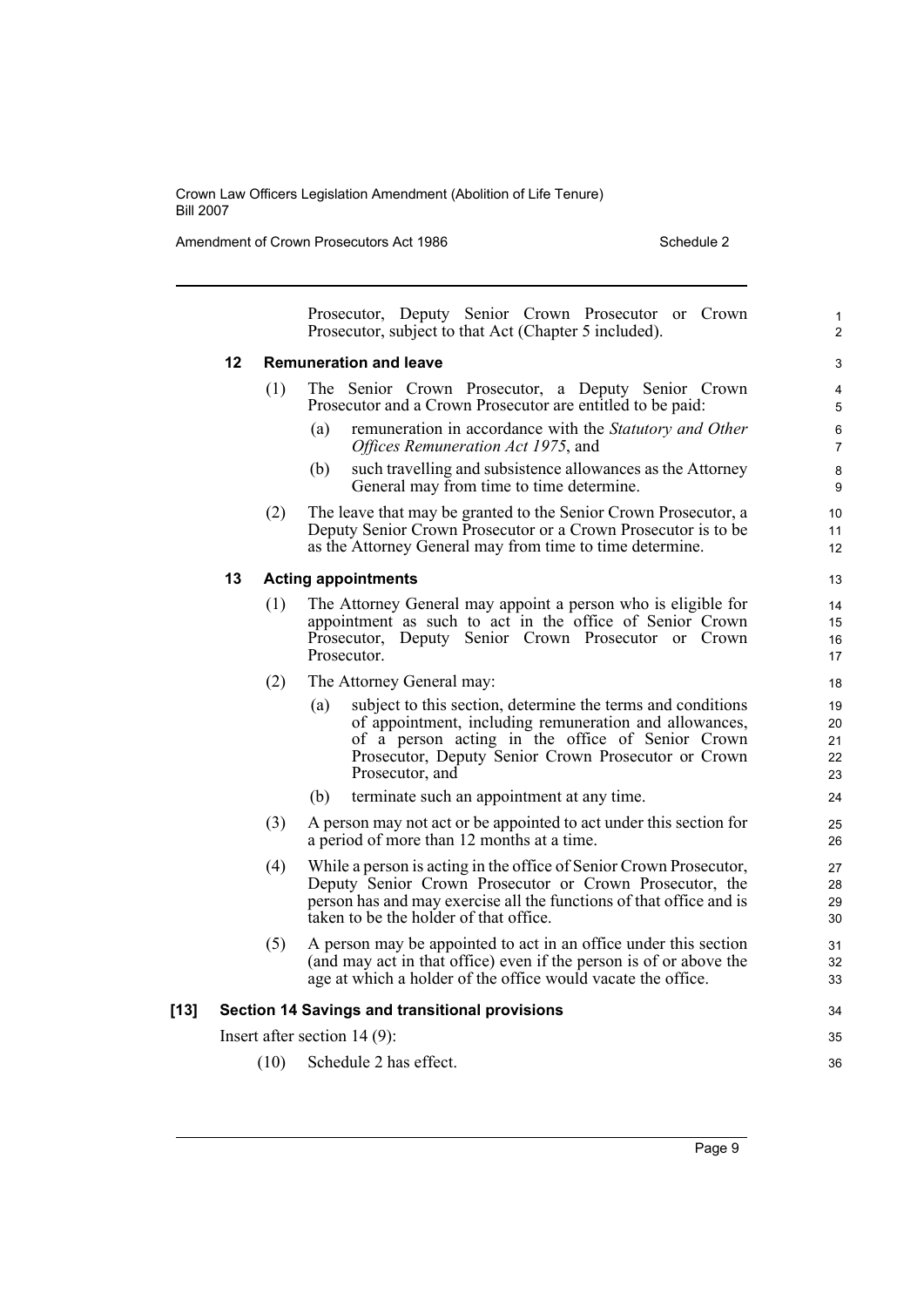| $[14]$ |        |                   | Schedule 1 Certain rights of Crown Prosecutors, clause 1 Definitions<br>Insert in alphabetical order in clause 1:<br>Crown Prosecutor includes Senior Crown Prosecutor and<br>Deputy Senior Crown Prosecutor. | $\mathbf{1}$<br>2<br>$\ensuremath{\mathsf{3}}$<br>4 |
|--------|--------|-------------------|---------------------------------------------------------------------------------------------------------------------------------------------------------------------------------------------------------------|-----------------------------------------------------|
| $[15]$ |        |                   | Schedule 1, clause 3 (1) (a)                                                                                                                                                                                  | 5                                                   |
|        |        |                   | Omit the paragraph. Insert instead:                                                                                                                                                                           | 6                                                   |
|        |        |                   | ceases to be a Crown Prosecutor by resignation or<br>(a)<br>completes a term of office as Crown Prosecutor and is not<br>reappointed, and                                                                     | $\overline{7}$<br>8<br>$\boldsymbol{9}$             |
| $[16]$ |        | <b>Schedule 2</b> |                                                                                                                                                                                                               | 10                                                  |
|        |        |                   | Insert after Schedule 1:                                                                                                                                                                                      | 11                                                  |
|        |        | <b>Schedule 2</b> | <b>Savings and transitional provisions</b>                                                                                                                                                                    | 12                                                  |
|        |        |                   | (Section 14 (10))                                                                                                                                                                                             | 13                                                  |
|        | Part 1 |                   | <b>General</b>                                                                                                                                                                                                | 14                                                  |
|        | 1      |                   | <b>Regulations</b>                                                                                                                                                                                            | 15                                                  |
|        |        | (1)               | The regulations may contain provisions of a savings or<br>transitional nature consequent on the enactment of the following<br>Acts:                                                                           | 16<br>17<br>18                                      |
|        |        |                   | Crown Law Officers Legislation Amendment (Abolition of Life<br>Tenure) Act 2007                                                                                                                               | 19<br>20                                            |
|        |        | (2)               | Any such provision may, if the regulations so provide, take effect<br>from the date of assent to the Act concerned or a later date.                                                                           | 21<br>22                                            |
|        |        | (3)               | To the extent to which any such provision takes effect from a date<br>that is earlier than the date of its publication in the Gazette, the<br>provision does not operate so as:                               | 23<br>24<br>25                                      |
|        |        |                   | to affect, in a manner prejudicial to any person (other than<br>(a)<br>the State or an authority of the State), the rights of that<br>person existing before the date of its publication, or                  | 26<br>27<br>28                                      |
|        |        |                   | (b)<br>to impose liabilities on any person (other than the State or<br>an authority of the State) in respect of anything done or<br>omitted to be done before the date of its publication.                    | 29<br>30<br>31                                      |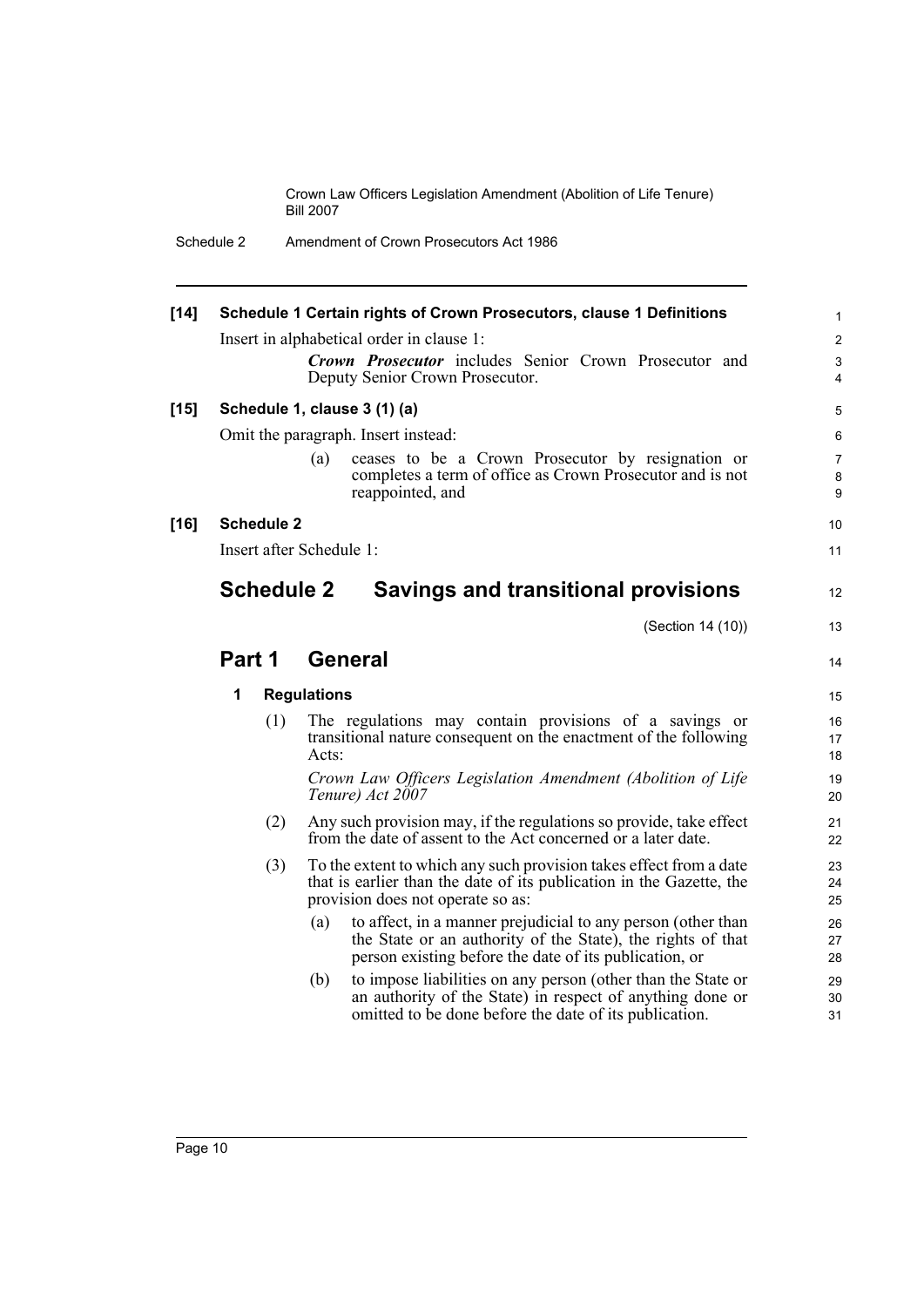Amendment of Crown Prosecutors Act 1986 Schedule 2

## **Part 2 Provisions consequent on enactment of Crown Law Officers Legislation Amendment (Abolition of Life Tenure) Act 2007**

### **2 Definition**

In this Part:

*2007 amending Act* means the *Crown Law Officers Legislation Amendment (Abolition of Life Tenure) Act 2007*.

### **3 Amendments not to apply to existing Crown Prosecutors**

The amendments made to this Act by the 2007 amending Act (except the provisions of this Schedule) do not apply to the office of Crown Prosecutor held by a person immediately before the commencement of the 2007 amending Act.

### **4 Existing Senior Crown Prosecutor and Deputy Senior Crown Prosecutors**

The following additional provisions apply in respect of a person who as a Crown Prosecutor held the office of Senior Crown Prosecutor or Deputy Senior Crown Prosecutor immediately before the commencement of the 2007 amending Act:

- (a) the person continues (subject to this Act) to hold the office of Senior Crown Prosecutor or Deputy Senior Crown Prosecutor and is taken to have been duly appointed under section 4A or 4B to the office concerned,
- (b) sections  $4A(3)$ ,  $4B(3)$  and  $9(1)$  (c) (as inserted by the 2007 amending Act) do not apply to the person as the holder of the office of Senior Crown Prosecutor or Deputy Senior Crown Prosecutor,
- (c) the person remains a Crown Prosecutor while holding office as Senior Crown Prosecutor or Deputy Senior Crown Prosecutor and (subject to this Act) after ceasing to hold that office.

### **5 Right of reappointment of existing Crown Prosecutors**

(1) A person who holds office as Crown Prosecutor (whether or not as Senior Crown Prosecutor or Deputy Senior Crown Prosecutor) immediately before the commencement of the 2007 amending Act and who is subsequently appointed to a Crown law office is, on ceasing to hold the Crown law office as a result of resignation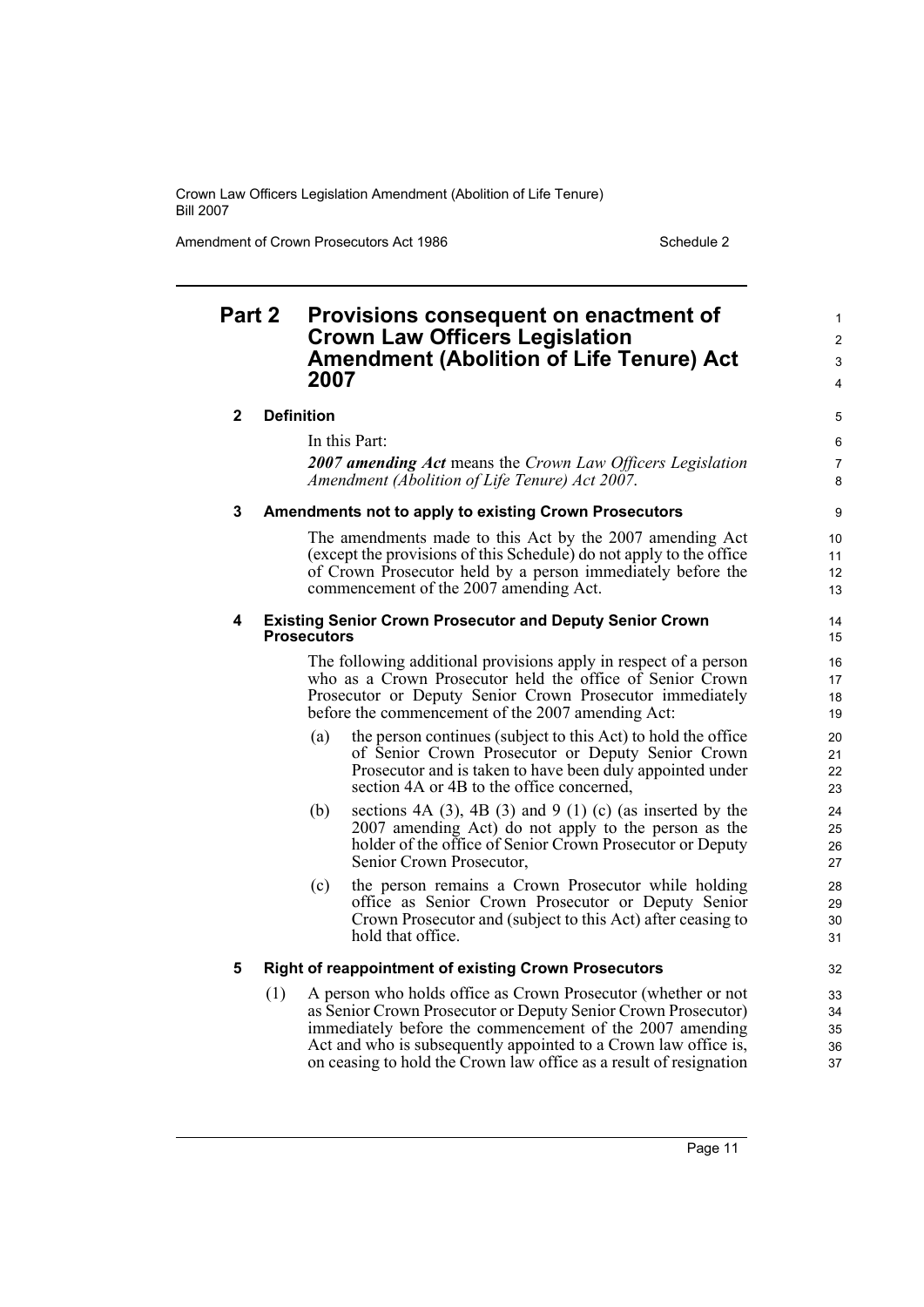Schedule 2 Amendment of Crown Prosecutors Act 1986

or completion of a term of office, entitled to be reappointed to the office of Crown Prosecutor.

- (2) This clause ceases to apply to a person if the person does not take up that reappointment within 3 months of ceasing to hold the Crown law office unless, within that 3-month period, the person is reappointed to that Crown law office or appointed to another Crown law office.
- (3) Sections 4 (2A) and 9 (1) (c) (as inserted by the 2007 amending Act) do not apply to the office of Crown Prosecutor to which a person is reappointed under this clause, and the person continues to hold that office until the person vacates the office under this Act.
- (4) This clause is capable of operation in relation to the same person on more than one occasion.
- (5) In this clause, *Crown law office* means the office of Director of Public Prosecutions, Deputy Director of Public Prosecutions, Solicitor for Public Prosecutions, Senior Crown Prosecutor, Deputy Senior Crown Prosecutor, Public Defender, Senior Public Defender, Deputy Senior Public Defender or Solicitor General.

### **6 Existing acting appointments**

The substitution of section 13 (Acting appointments) by the 2007 amending Act does not affect the continuity of any appointment in force under that section immediately before its substitution.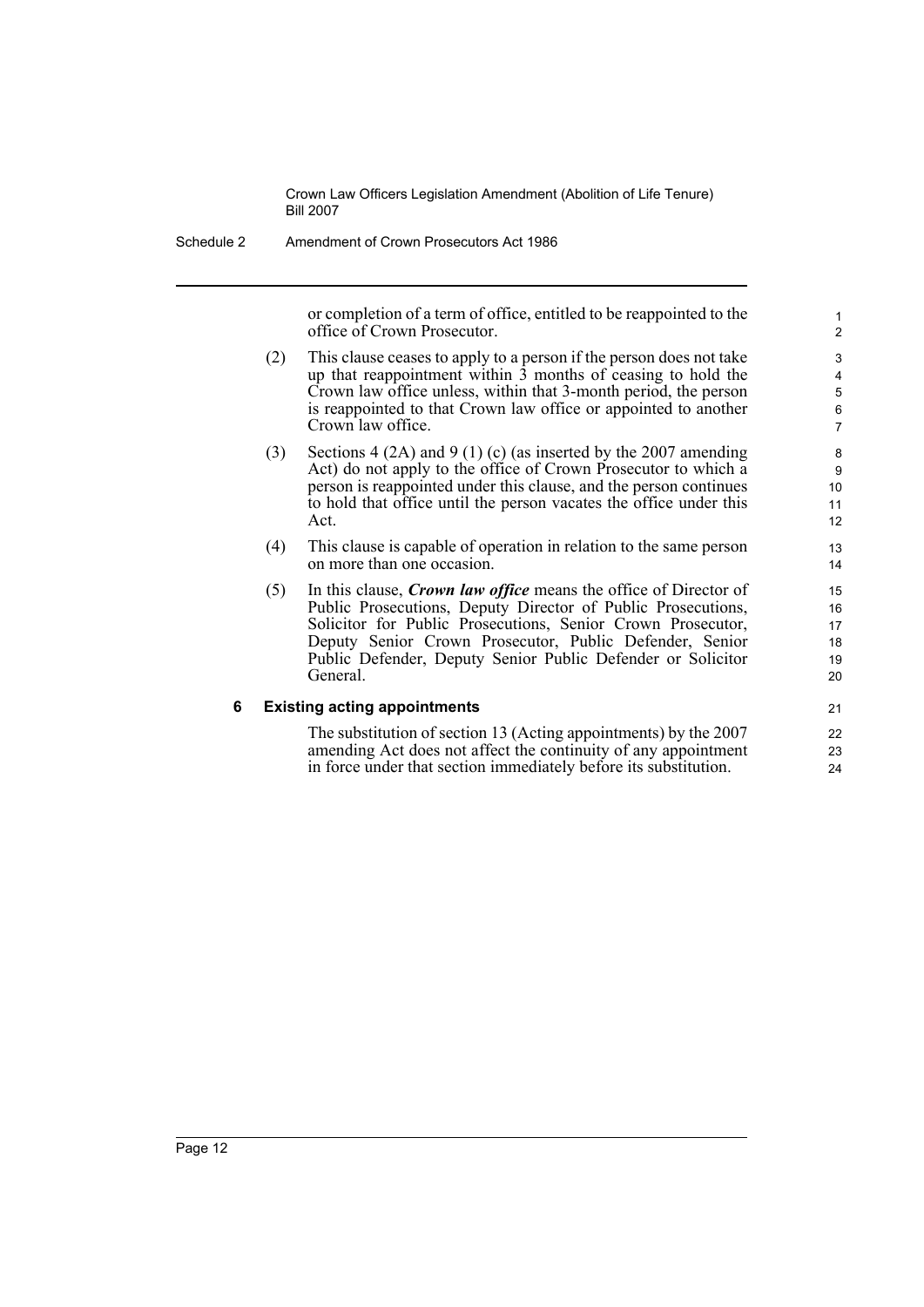Amendment of Public Defenders Act 1995 Schedule 3

<span id="page-18-0"></span>

| <b>Schedule 3</b> |                              | <b>Amendment of Public Defenders Act</b><br>1995                                                                                                                                                                                                                                                                                 | 1<br>2                     |
|-------------------|------------------------------|----------------------------------------------------------------------------------------------------------------------------------------------------------------------------------------------------------------------------------------------------------------------------------------------------------------------------------|----------------------------|
|                   |                              | (Section 5)                                                                                                                                                                                                                                                                                                                      | 3                          |
| [1]               | <b>Section 3 Definitions</b> |                                                                                                                                                                                                                                                                                                                                  | $\overline{4}$             |
|                   |                              | Omit the definition of <i>legal practitioner</i> .                                                                                                                                                                                                                                                                               | 5                          |
| [2]               | <b>Section 3A</b>            |                                                                                                                                                                                                                                                                                                                                  | 6                          |
|                   |                              | Insert before section 4:                                                                                                                                                                                                                                                                                                         | $\overline{7}$             |
|                   | 3A                           | <b>Guidelines for appointments</b>                                                                                                                                                                                                                                                                                               | 8                          |
|                   |                              | The Attorney General may issue guidelines as to the process for<br>the selection of a person to be proposed for appointment<br>(including reappointment) to any office under this Part. The<br>guidelines are not mandatory and a failure to comply with them<br>does not affect the validity of an appointment.                 | 9<br>10<br>11<br>12<br>13  |
| [3]               |                              | <b>Section 7 Acting appointments</b>                                                                                                                                                                                                                                                                                             | 14                         |
|                   |                              | Insert after section $7(4)$ :                                                                                                                                                                                                                                                                                                    | 15                         |
|                   | (5)                          | A person may be appointed to act in an office under this section<br>(and may act in that office) even if the person is of or above the<br>age at which a holder of the office would vacate the office.                                                                                                                           | 16<br>17<br>18             |
| [4]               |                              | <b>Schedule 1 Provisions relating to Public Defenders</b>                                                                                                                                                                                                                                                                        | 19                         |
|                   |                              | Omit "a legal practitioner" from clause 2 wherever occurring.                                                                                                                                                                                                                                                                    | 20                         |
|                   |                              | Insert instead "an Australian lawyer".                                                                                                                                                                                                                                                                                           | 21                         |
| [5]               | Schedule 1, clause 3         |                                                                                                                                                                                                                                                                                                                                  | 22                         |
|                   |                              | Omit the clause. Insert instead:                                                                                                                                                                                                                                                                                                 | 23                         |
|                   | 3                            | <b>Term of office</b>                                                                                                                                                                                                                                                                                                            | 24                         |
|                   |                              | An Officer is to be appointed by the Governor for a term of 7<br>years or for such shorter term as may be necessary to ensure that<br>the person's term of office extends to (but not beyond) the date<br>on which the person reaches the age of 65 years. An Officer is<br>eligible (if otherwise qualified) for reappointment. | 25<br>26<br>27<br>28<br>29 |
| [6]               |                              | Schedule 1, clause 5 (1) (b1)                                                                                                                                                                                                                                                                                                    | 30                         |
|                   |                              | Insert after clause $5(1)(b)$ :                                                                                                                                                                                                                                                                                                  | 31                         |
|                   |                              | reaches the age of 65 years, or<br>(b1)                                                                                                                                                                                                                                                                                          | 32                         |

Page 13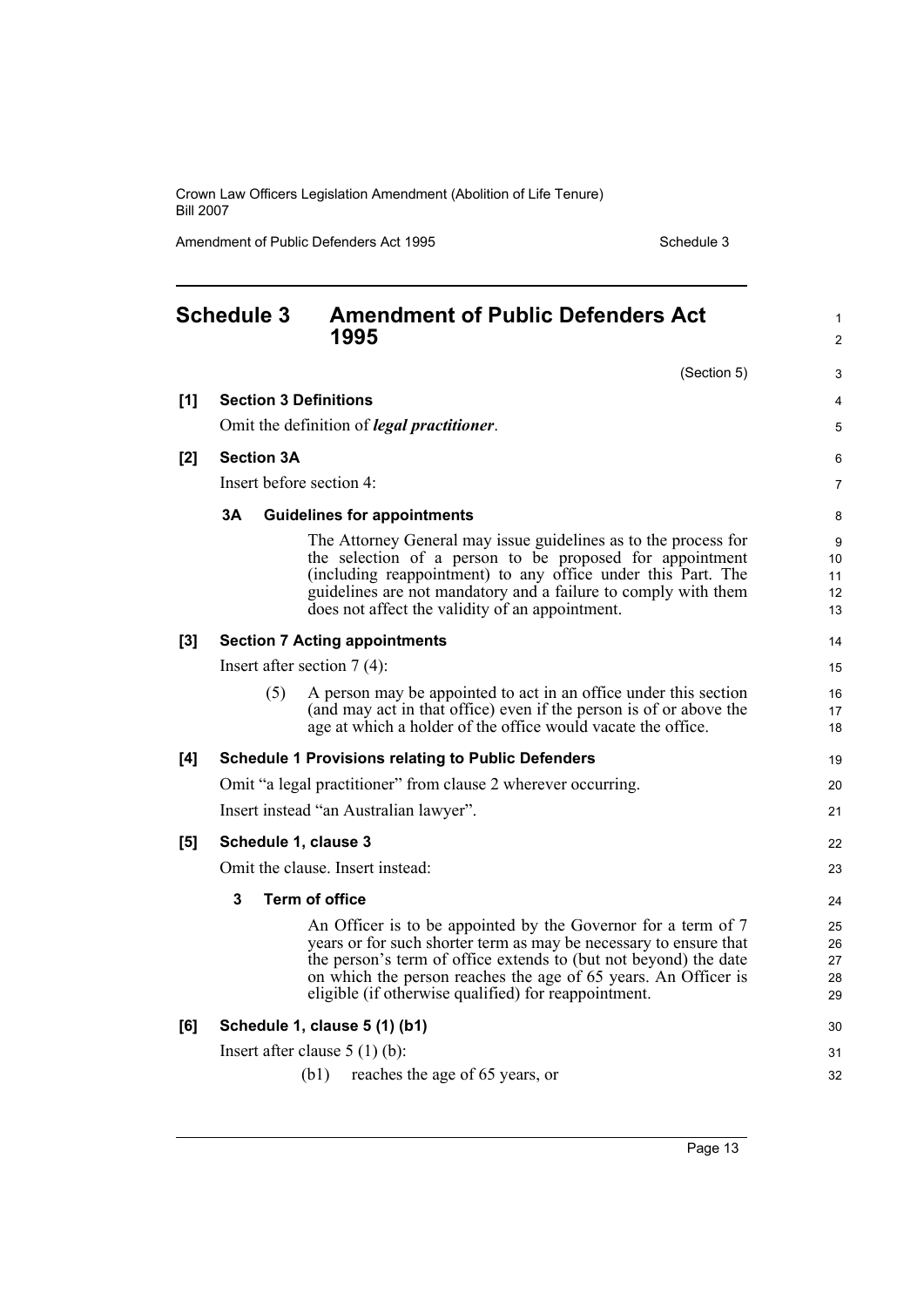Schedule 3 Amendment of Public Defenders Act 1995

| [7]    |                              |       | Schedule 1, clause 5 (1) (c)                                                                                                                                                             | $\mathbf{1}$ |
|--------|------------------------------|-------|------------------------------------------------------------------------------------------------------------------------------------------------------------------------------------------|--------------|
|        |                              |       | Omit the paragraph. Insert instead:                                                                                                                                                      | 2            |
|        |                              | (c)   | ceases to be an Australian lawyer, or                                                                                                                                                    | 3            |
| [8]    | Schedule 1, clause 5 (3)     |       |                                                                                                                                                                                          | 4            |
|        | Insert after clause $5(2)$ : |       |                                                                                                                                                                                          | 5            |
|        | (3)                          |       | Anything done or purporting to have been done by an Officer<br>after the Officer has reached the age of 65 years is nevertheless<br>as valid as if the Officer had not reached that age. | 6<br>7<br>8  |
| [9]    | Schedule 1, clause 7         |       |                                                                                                                                                                                          | 9            |
|        |                              |       | Omit the clause. Insert instead:                                                                                                                                                         | 10           |
|        | $\overline{7}$               |       | <b>Public Sector Employment and Management Act 2002</b>                                                                                                                                  | 11           |
|        |                              |       | The Public Sector Employment and Management Act 2002 does                                                                                                                                | 12           |
|        |                              |       | not apply to or in respect of the appointment of an Officer and an                                                                                                                       | 13           |
|        |                              |       | Officer is not, as an Officer, subject to that Act (Chapter 5<br>included).                                                                                                              | 14           |
|        |                              |       |                                                                                                                                                                                          | 15           |
| $[10]$ |                              |       | Schedule 1, clause 9 Special arrangements for Crown Prosecutors<br>appointed as Public Defenders                                                                                         | 16<br>17     |
|        |                              |       | Omit the clause. Insert instead:                                                                                                                                                         | 18           |
|        | 9                            | cases | Entitlement to reappointment to former employment in certain                                                                                                                             | 19<br>20     |
|        | (1)                          |       | A person who:                                                                                                                                                                            | 21           |
|        |                              | (a)   | ceases to be an Officer by resignation or who completes a                                                                                                                                | 22           |
|        |                              |       | term of office as an Officer and is not reappointed, and                                                                                                                                 | 23           |
|        |                              | (b)   | was, immediately before being appointed as an Officer:                                                                                                                                   | 24           |
|        |                              |       | an officer of the Government Service, the Teaching<br>(i)<br>Service or the NSW Health Service, or                                                                                       | 25<br>26     |
|        |                              |       | an officer or employee of a statutory body,<br>(ii)                                                                                                                                      | 27           |
|        |                              |       | is entitled to be appointed to some position in the Government                                                                                                                           | 28           |
|        |                              |       | Service, the Teaching Service or the NSW Health Service or the                                                                                                                           | 29           |
|        |                              |       | service of that statutory body, as the case may be, not lower in                                                                                                                         | 30           |
|        |                              |       | classification and salary than that which the person held<br>immediately before being appointed as an Officer.                                                                           | 31<br>32     |
|        |                              |       |                                                                                                                                                                                          |              |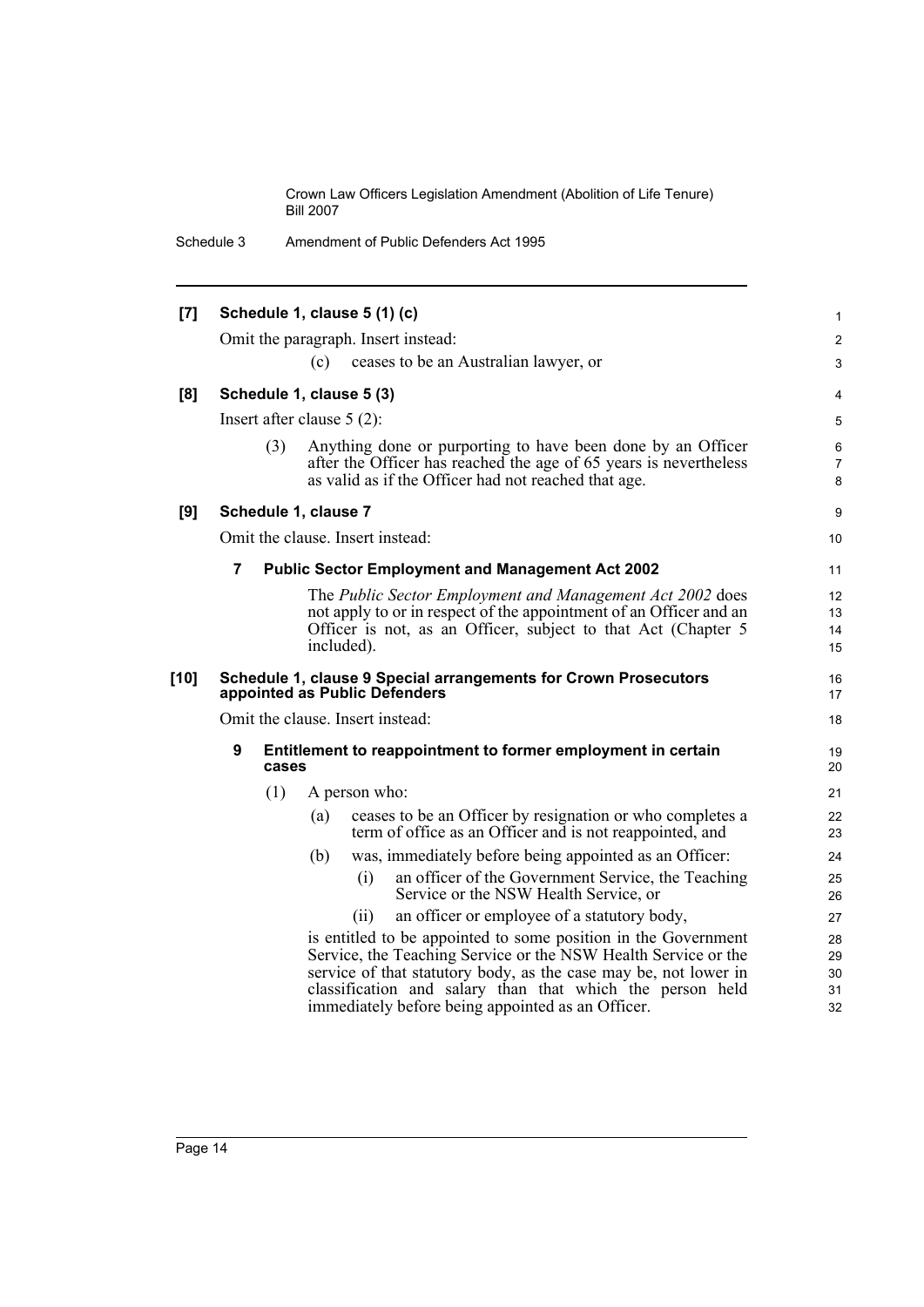Amendment of Public Defenders Act 1995 Schedule 3

|        |                                                                                                                                 | (2) | Where subclause $(1)$ does not apply to a person who:                                                            |    | $\mathbf{1}$ |  |
|--------|---------------------------------------------------------------------------------------------------------------------------------|-----|------------------------------------------------------------------------------------------------------------------|----|--------------|--|
|        |                                                                                                                                 |     | was, immediately before being appointed to a full-time<br>(a)                                                    |    | $\mathbf{2}$ |  |
|        |                                                                                                                                 |     | office constituted by an Act, an officer or employee                                                             |    | 3            |  |
|        |                                                                                                                                 |     | referred to in subclause $(1)$ (b), and                                                                          |    | 4            |  |
|        |                                                                                                                                 |     | is after that appointment appointed as an Officer,<br>(b)                                                        |    | 5            |  |
|        |                                                                                                                                 |     | the person is to have such rights, if any, to appointment as such                                                |    | 6<br>7       |  |
|        | an officer or employee, in the event of ceasing to be an Officer,                                                               |     |                                                                                                                  |    |              |  |
|        | as are specified in the instrument of appointment as an Officer or<br>as are agreed on by the person and by or on behalf of the |     |                                                                                                                  |    |              |  |
|        |                                                                                                                                 |     | Government.                                                                                                      |    | 9<br>10      |  |
| $[11]$ | Schedule 3 Savings, transitional and other provisions                                                                           |     |                                                                                                                  | 11 |              |  |
|        | Insert at the end of the Schedule:                                                                                              |     |                                                                                                                  |    |              |  |
|        |                                                                                                                                 |     |                                                                                                                  |    |              |  |
|        | Part 4                                                                                                                          |     | Provisions consequent on enactment of                                                                            |    | 13           |  |
|        |                                                                                                                                 |     | <b>Crown Law Officers Legislation</b>                                                                            |    | 14           |  |
|        |                                                                                                                                 |     | <b>Amendment (Abolition of Life Tenure) Act</b>                                                                  |    | 15           |  |
|        |                                                                                                                                 |     | 2007                                                                                                             |    | 16           |  |
|        | 7                                                                                                                               |     | <b>Definitions</b>                                                                                               |    | 17           |  |
|        |                                                                                                                                 |     | In this Part:                                                                                                    |    | 18           |  |
|        |                                                                                                                                 |     | <b>2007 amending Act means the Crown Law Officers Legislation</b>                                                |    | 19           |  |
|        |                                                                                                                                 |     | Amendment (Abolition of Life Tenure) Act 2007.                                                                   |    | 20           |  |
|        |                                                                                                                                 |     | <b>Senior Officer</b> has the same meaning as in Schedule 1.                                                     |    | 21           |  |
|        | 8                                                                                                                               |     | <b>Transitional arrangements for existing Officers</b>                                                           |    | 22           |  |
|        |                                                                                                                                 | (1) | This clause applies to the following persons <i>(transitional office</i> )<br><i>holders</i> ):                  |    | 23<br>24     |  |
|        |                                                                                                                                 |     | a Public Defender who held office as a Public Defender<br>(a)                                                    |    | 25           |  |
|        |                                                                                                                                 |     | immediately before the commencement of the 2007                                                                  |    | 26           |  |
|        |                                                                                                                                 |     | amending Act,                                                                                                    |    | 27           |  |
|        |                                                                                                                                 |     | a Senior Officer holding office immediately before the<br>(b)                                                    |    | 28           |  |
|        |                                                                                                                                 |     | commencement of the 2007 amending Act who was a                                                                  |    | 29           |  |
|        |                                                                                                                                 |     | Public Defender or Crown Prosecutor immediately before                                                           |    | 30           |  |
|        |                                                                                                                                 |     | being appointed as a Senior Officer,                                                                             |    | 31           |  |
|        |                                                                                                                                 |     | a Senior Officer appointed after the commencement of the<br>(c)                                                  |    | 32           |  |
|        |                                                                                                                                 |     | 2007 amending Act who held office as a Public Defender<br>or Crown Prosecutor since before that commencement and |    | 33           |  |
|        |                                                                                                                                 |     | until the person's appointment as a Senior Officer.                                                              |    | 34<br>35     |  |
|        |                                                                                                                                 |     |                                                                                                                  |    |              |  |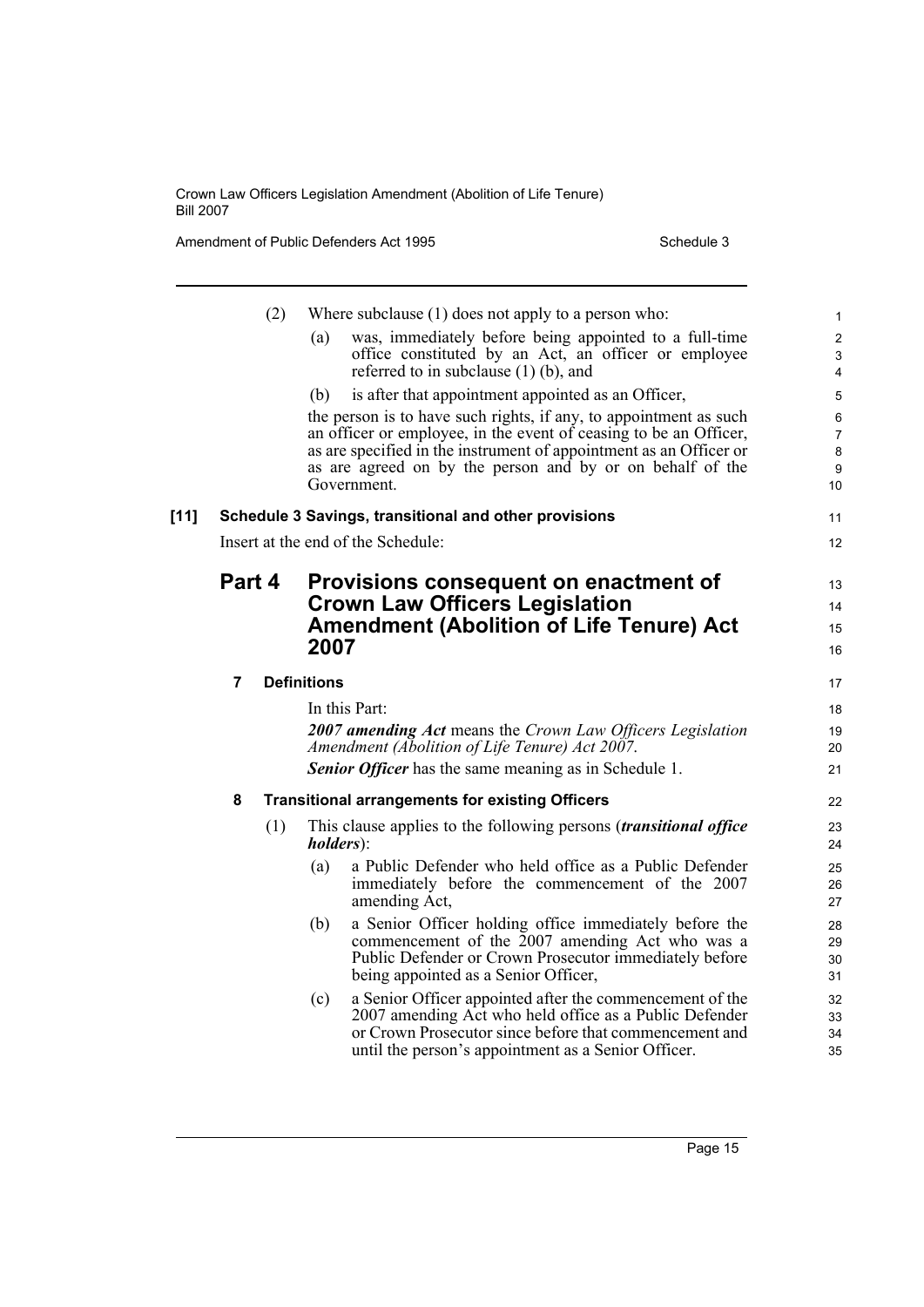(2) A transitional office holder holds office as a Public Defender while continuing to be a transitional office holder and, subject to this Act, after ceasing to be a transitional office holder.

- (3) A person who holds office as a Public Defender pursuant to this clause holds that office until the Public Defender vacates the office under this Act as in force immediately before the commencement of the 2007 amending Act.
- (4) The amendments made to Schedule 1 by the 2007 amending Act do not apply to the office held by a person as a transitional office holder.

### **9 Right of reappointment of existing Public Defenders**

- (1) A person who holds office as a Public Defender immediately before the commencement of the 2007 amending Act and who is subsequently appointed to a Crown law office is, on ceasing to hold the Crown law office as a result of resignation or completion of a term of office, entitled to be reappointed to the office of Public Defender.
- (2) This clause ceases to apply to a person if the person does not take up that reappointment within  $\overline{3}$  months of ceasing to hold the Crown law office unless, within that 3-month period, the person is reappointed to that Crown law office or appointed to another Crown law office.
- (3) Clause 3 of Schedule 1 (as substituted by the 2007 amending Act) and clause 5 (1) (b1) of Schedule 1 (as inserted by the 2007 amending Act) do not apply to the office of Public Defender to which a person is reappointed under this clause, and a person continues to hold that office until the person vacates the office under this Act.
- (4) This clause is capable of operation in relation to the same person on more than one occasion.
- (5) In this clause, *Crown law office* means the office of Director of Public Prosecutions, Deputy Director of Public Prosecutions, Solicitor for Public Prosecutions, Crown Prosecutor, Senior Crown Prosecutor, Deputy Senior Crown Prosecutor, Senior Public Defender, Deputy Senior Public Defender or Solicitor General.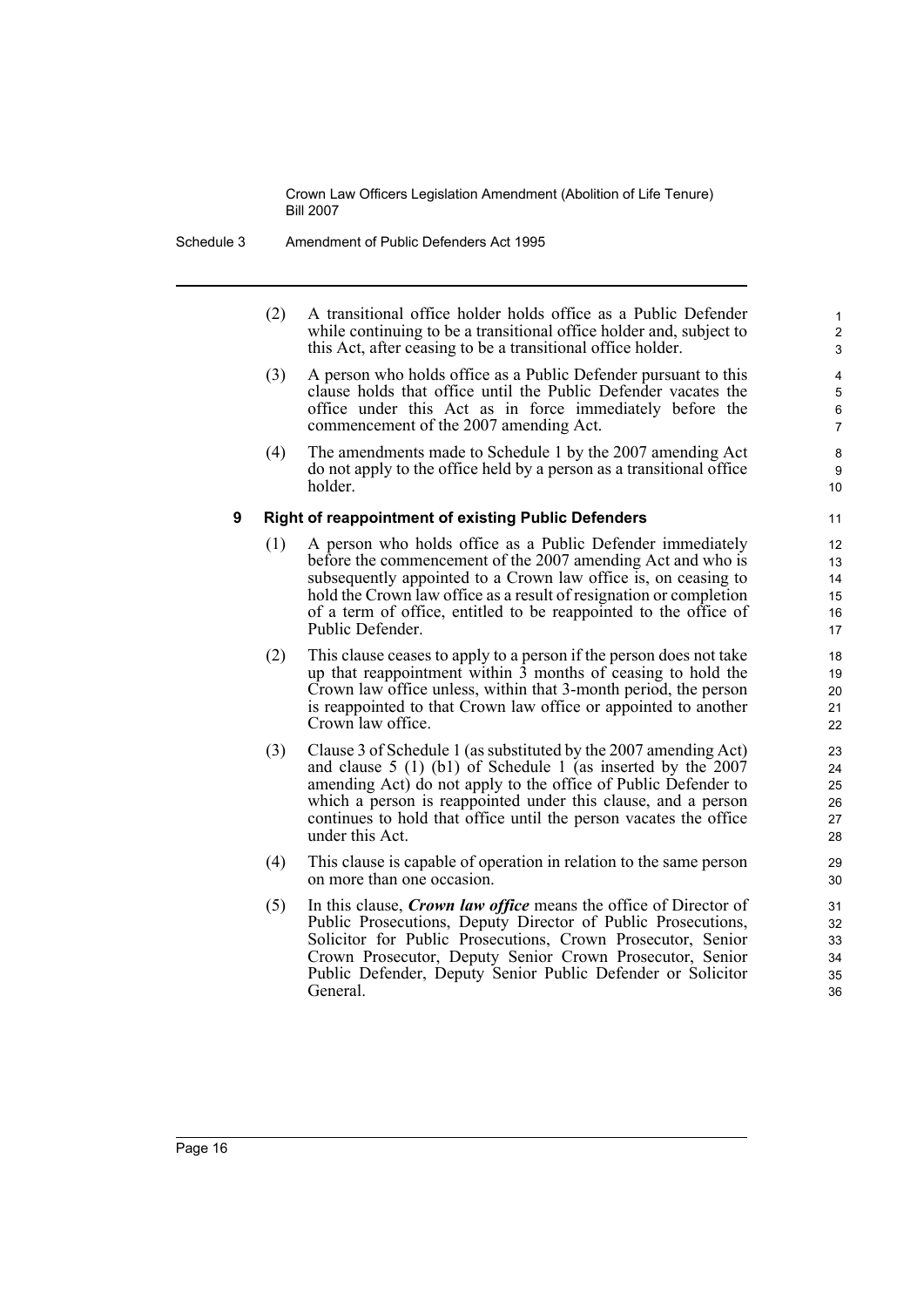Amendment of Solicitor General Act 1969 Schedule 4

<span id="page-22-0"></span>

|       | <b>Schedule 4</b>                                 | <b>Amendment of Solicitor General Act</b><br>1969                                                                                                                                                                                                                                                                                                          |                                  |  |  |  |
|-------|---------------------------------------------------|------------------------------------------------------------------------------------------------------------------------------------------------------------------------------------------------------------------------------------------------------------------------------------------------------------------------------------------------------------|----------------------------------|--|--|--|
|       |                                                   | (Section 6)                                                                                                                                                                                                                                                                                                                                                | 3                                |  |  |  |
| [1]   | <b>Section 2 Appointment of Solicitor General</b> |                                                                                                                                                                                                                                                                                                                                                            |                                  |  |  |  |
|       |                                                   | Omit "a legal practitioner" from section 2 (1).                                                                                                                                                                                                                                                                                                            | 5                                |  |  |  |
|       | Insert instead "an Australian lawyer".            | 6                                                                                                                                                                                                                                                                                                                                                          |                                  |  |  |  |
| $[2]$ | Section 2 (1)                                     | 7                                                                                                                                                                                                                                                                                                                                                          |                                  |  |  |  |
|       | Insert at the end of the subsection:              |                                                                                                                                                                                                                                                                                                                                                            |                                  |  |  |  |
|       |                                                   | A person may be appointed to act for the Solicitor General (and<br>may so act) even if the person is of or above the age at which the<br>Solicitor General would vacate office.                                                                                                                                                                            | 9<br>10<br>11                    |  |  |  |
| [3]   | Section 2 (2)                                     |                                                                                                                                                                                                                                                                                                                                                            |                                  |  |  |  |
|       |                                                   | Insert after section $2(1)$ :                                                                                                                                                                                                                                                                                                                              | 13                               |  |  |  |
|       | (2)                                               | The Solicitor General is to be appointed by the Governor for a<br>term of 10 years or for such shorter term as may be necessary to<br>ensure that the person's term of office extends to (but not beyond)<br>the date on which the person reaches the age of 72 years. The<br>Solicitor General is eligible (if otherwise qualified) for<br>reappointment. | 14<br>15<br>16<br>17<br>18<br>19 |  |  |  |
| [4]   | Section 2 (5) (e)                                 |                                                                                                                                                                                                                                                                                                                                                            | 20                               |  |  |  |
|       | Insert after section $2(5)(d)$ :                  |                                                                                                                                                                                                                                                                                                                                                            |                                  |  |  |  |
|       |                                                   | when the Solicitor General reaches the age of 72 years, or<br>(e)                                                                                                                                                                                                                                                                                          | 22                               |  |  |  |
| [5]   | Section 2 (8)-(11)                                |                                                                                                                                                                                                                                                                                                                                                            | 23                               |  |  |  |
|       | Insert after section $2(7)$ :                     |                                                                                                                                                                                                                                                                                                                                                            |                                  |  |  |  |
|       | (8)                                               | Anything done or purporting to have been done by the Solicitor<br>General after the Solicitor General has reached the age of 72<br>years is nevertheless as valid as if the Solicitor General had not<br>reached that age.                                                                                                                                 | 25<br>26<br>27<br>28             |  |  |  |
|       | (9)                                               | The Public Sector Employment and Management Act 2002 does<br>not apply to or in respect of the appointment of the Solicitor<br>General and the Solicitor General is not, as Solicitor General,<br>subject to that Act (Chapter 5 included).                                                                                                                | 29<br>30<br>31<br>32             |  |  |  |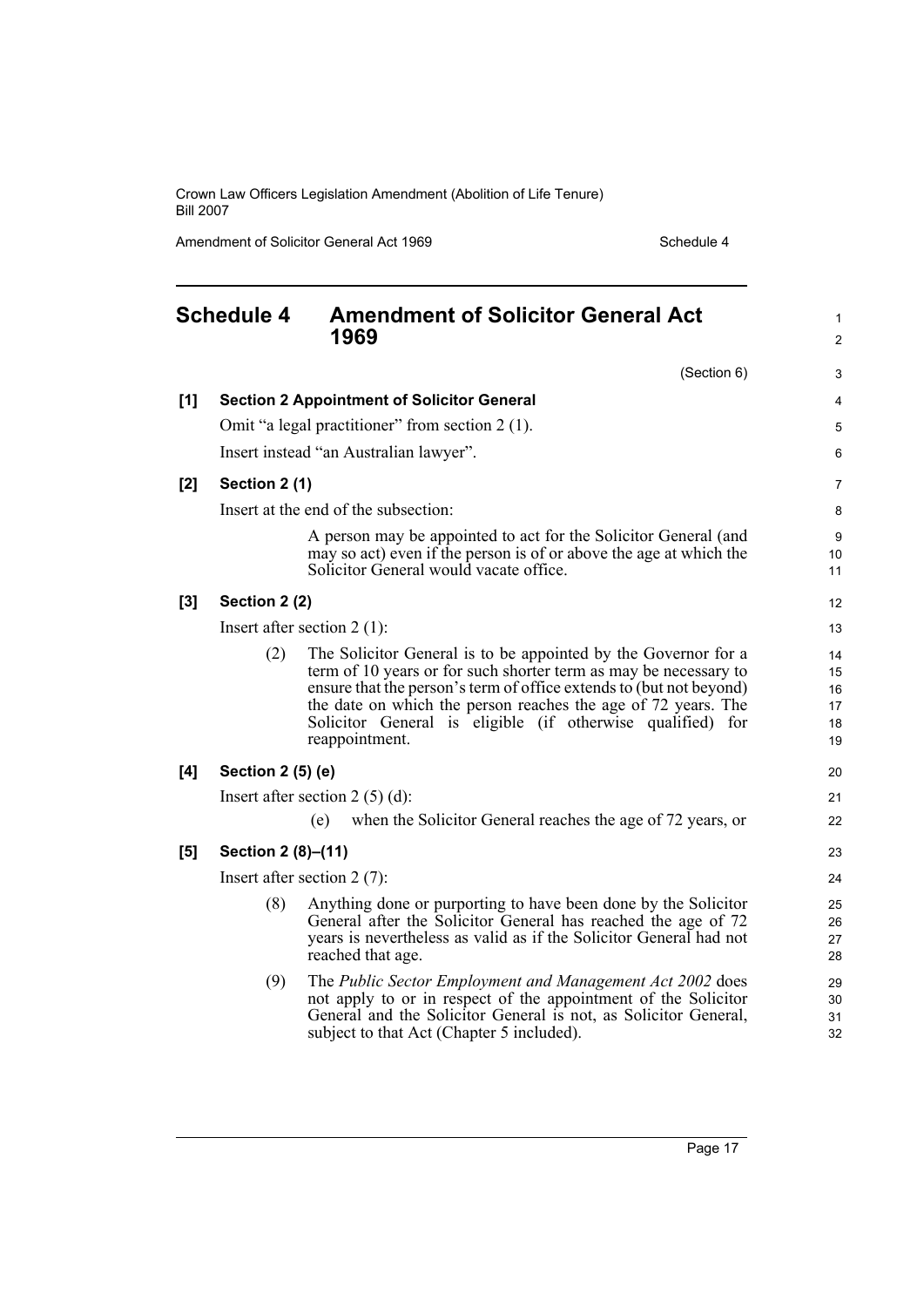|     |                                                                     | (10) |                   | The Attorney General may issue guidelines as to the process for<br>the selection of a person to be proposed for appointment<br>(including reappointment) as Solicitor General. The guidelines<br>are not mandatory and a failure to comply with them does not<br>affect the validity of an appointment. | $\mathbf{1}$<br>$\overline{c}$<br>3<br>$\overline{\mathbf{4}}$<br>5 |  |  |
|-----|---------------------------------------------------------------------|------|-------------------|---------------------------------------------------------------------------------------------------------------------------------------------------------------------------------------------------------------------------------------------------------------------------------------------------------|---------------------------------------------------------------------|--|--|
|     |                                                                     | (11) |                   | Schedule 1 has effect.                                                                                                                                                                                                                                                                                  | 6                                                                   |  |  |
| [6] | <b>Section 6 Pension of Solicitor General</b>                       |      |                   |                                                                                                                                                                                                                                                                                                         |                                                                     |  |  |
|     | Omit "70 years" from section $6(2)(g)$ . Insert instead "72 years". |      |                   |                                                                                                                                                                                                                                                                                                         |                                                                     |  |  |
| [7] | <b>Schedule 1</b>                                                   |      |                   |                                                                                                                                                                                                                                                                                                         |                                                                     |  |  |
|     | Insert after section 6:                                             |      |                   |                                                                                                                                                                                                                                                                                                         |                                                                     |  |  |
|     | <b>Schedule 1</b><br><b>Certain rights of Solicitor General</b>     |      |                   |                                                                                                                                                                                                                                                                                                         |                                                                     |  |  |
|     |                                                                     |      |                   | (Section 2 (11))                                                                                                                                                                                                                                                                                        | 12                                                                  |  |  |
|     | 1                                                                   |      | <b>Definition</b> |                                                                                                                                                                                                                                                                                                         | 13                                                                  |  |  |
|     |                                                                     |      |                   | In this Schedule:                                                                                                                                                                                                                                                                                       | 14                                                                  |  |  |
|     |                                                                     |      |                   | <i>statutory body</i> means any body declared under clause 4 to be a<br>statutory body for the purposes of this Schedule.                                                                                                                                                                               | 15<br>16                                                            |  |  |
|     | $\mathbf{2}$                                                        |      | servant etc       | Preservation of rights of Solicitor General previously public                                                                                                                                                                                                                                           | 17<br>18                                                            |  |  |
|     |                                                                     | (1)  |                   | This clause applies to the Solicitor General if the Solicitor<br>General, immediately before being appointed as Solicitor<br>General, was:                                                                                                                                                              | 19<br>20<br>21                                                      |  |  |
|     |                                                                     |      | (a)               | an officer of the Government Service, the Teaching<br>Service or the NSW Health Service, or                                                                                                                                                                                                             | 22<br>23                                                            |  |  |
|     |                                                                     |      | (b)               | a contributor to a superannuation scheme, or                                                                                                                                                                                                                                                            | 24                                                                  |  |  |
|     |                                                                     |      | (c)               | an officer employed by a statutory body, or                                                                                                                                                                                                                                                             | 25                                                                  |  |  |
|     |                                                                     |      | (d)               | a person in respect of whom provision was made by any<br>Act for the retention of any rights accrued or accruing to<br>the person as an officer or employee.                                                                                                                                            | 26<br>27<br>28                                                      |  |  |
|     |                                                                     | (2)  | General:          | Subject to the terms of his or her appointment, the Solicitor                                                                                                                                                                                                                                           | 29<br>30                                                            |  |  |
|     |                                                                     |      | (a)               | is to retain any rights accrued or accruing to him or her as<br>such an officer, contributor or person, and                                                                                                                                                                                             | 31<br>32                                                            |  |  |
|     |                                                                     |      | (b)               | may continue to contribute to any superannuation scheme<br>to which he or she was a contributor immediately before<br>being appointed as Solicitor General, and                                                                                                                                         | 33<br>34<br>35                                                      |  |  |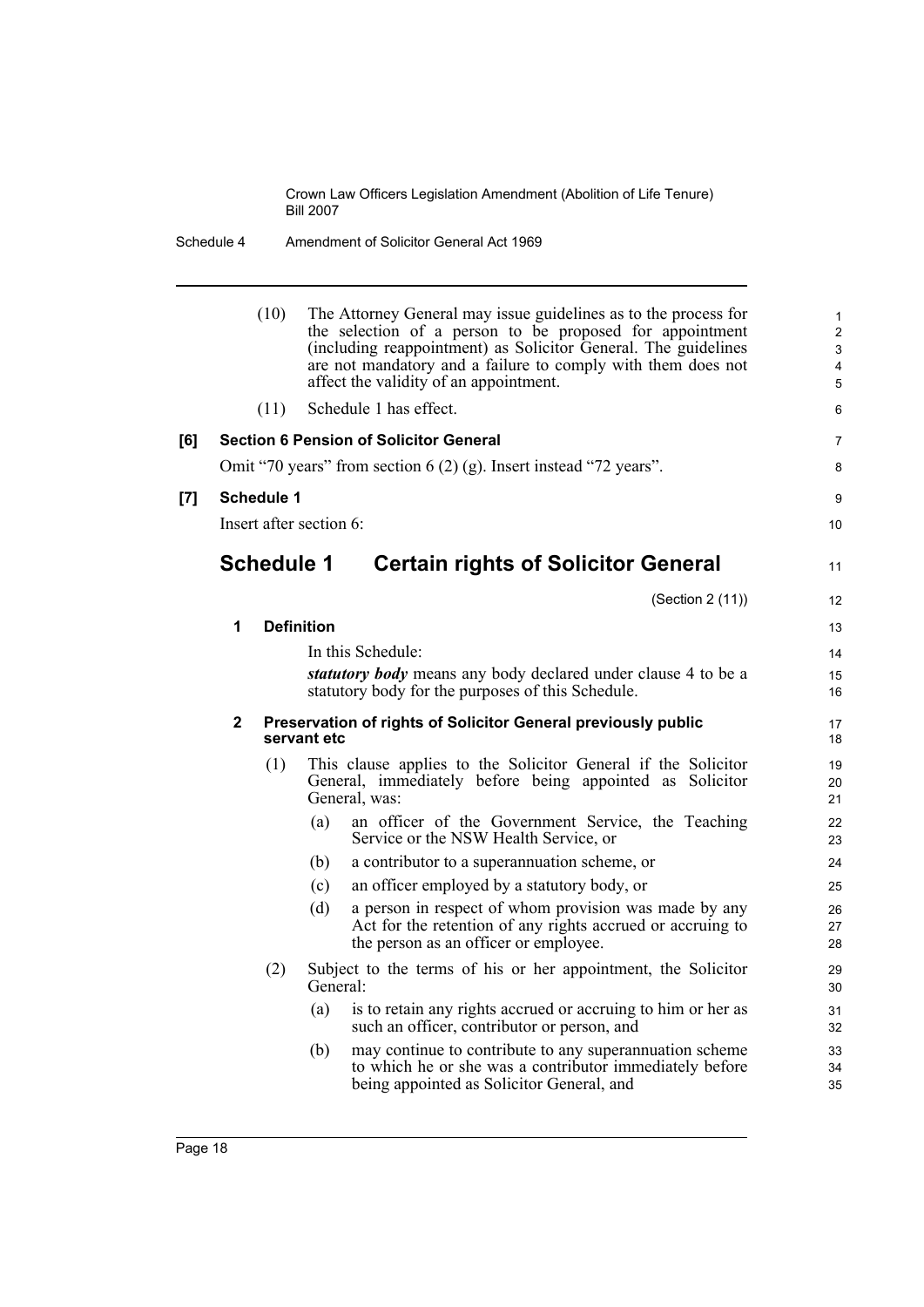Amendment of Solicitor General Act 1969 Schedule 4

(c) is entitled to receive any deferred or extended leave and any payment, pension or gratuity,

as if the Solicitor General had continued to be such an officer, contributor or person during his or her service as Solicitor General.

- (3) Service as Solicitor General is to be regarded as service as an officer or employee for the purpose of any law under which any such rights accrued or were accruing, under which he or she continues to contribute to any such superannuation scheme or by which any such entitlement is conferred.
- (4) For the purposes of the superannuation scheme to which the Solicitor General is entitled to contribute under this clause, the Solicitor General is to be regarded as an officer or employee and the Government of New South Wales is to be regarded as the employer.
- (5) If the Solicitor General would, but for this subclause, be entitled under subclause (2) to contribute to a superannuation scheme or to receive any payment, pension or gratuity under the scheme:
	- (a) he or she is not so entitled on becoming (whether on appointment as Solicitor General or at any later time while holding office as Solicitor General) a contributor to any other superannuation scheme, and
	- (b) the provisions of subclause (4) cease to apply to or in respect of him or her in any case where he or she becomes a contributor to any such other superannuation scheme.
- (6) Subclause (5) does not prevent the payment to the Solicitor General (on his or her ceasing to be a contributor to a superannuation scheme) of such amount as would have been payable to him or her if he or she had ceased, by reason of resignation, to be an officer or employee for the purposes of the scheme.
- (7) The Solicitor General is not, in respect of the same period of service, entitled to claim a benefit under this Act and another Act.
- (8) In this clause: *superannuation scheme* means a scheme, fund or arrangement established by or under an Act under which any superannuation or retirement benefits are provided.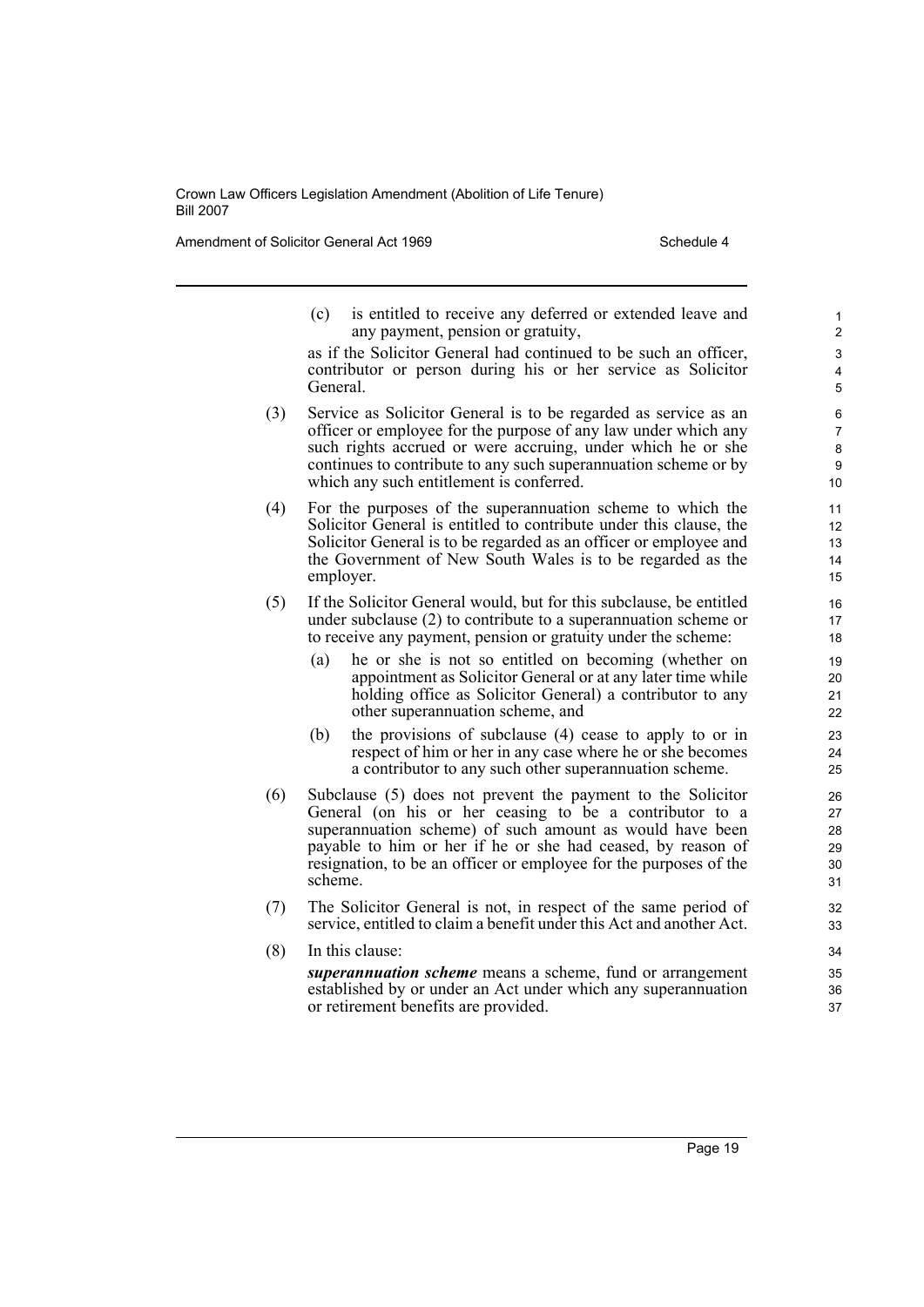Schedule 4 Amendment of Solicitor General Act 1969

### **3 Solicitor General entitled to reappointment to former employment in certain cases**

- (1) A person who:
	- (a) ceases to be Solicitor General by resignation or who completes a term of office as Solicitor General and is not reappointed, and
	- (b) was, immediately before being appointed as Solicitor General:
		- (i) an officer of the Government Service, the Teaching Service or the NSW Health Service, or
		- (ii) an officer or employee of a statutory body,

is entitled to be appointed to some position in the Government Service, the Teaching Service or the NSW Health Service or the service of that statutory body, as the case may be, not lower in classification and salary than that which the person held immediately before being appointed as Solicitor General.

### (2) Where subclause (1) does not apply to a person who:

- (a) was, immediately before being appointed to a full-time office constituted by an Act, an officer or employee referred to in subclause (1) (b), and
- (b) is after that appointment appointed as Solicitor General,

the person is to have such rights, if any, to appointment as such an officer or employee, in the event of ceasing to be Solicitor General, as are specified in the instrument of appointment as Solicitor General or as are agreed on by the person and by or on behalf of the Government.

### **4 Declaration of statutory bodies**

The Governor may, by proclamation published in the Gazette, declare any body constituted by or under any Act to be a statutory body for the purposes of this Schedule.

### **5 Rights of existing office holder**

The amendments made to this Act by the *Crown Law Officers Legislation Amendment (Abolition of Life Tenure) Act 2007* do not apply in respect of the person holding the office of Solicitor General immediately before the commencement of those amendments.

Page 20